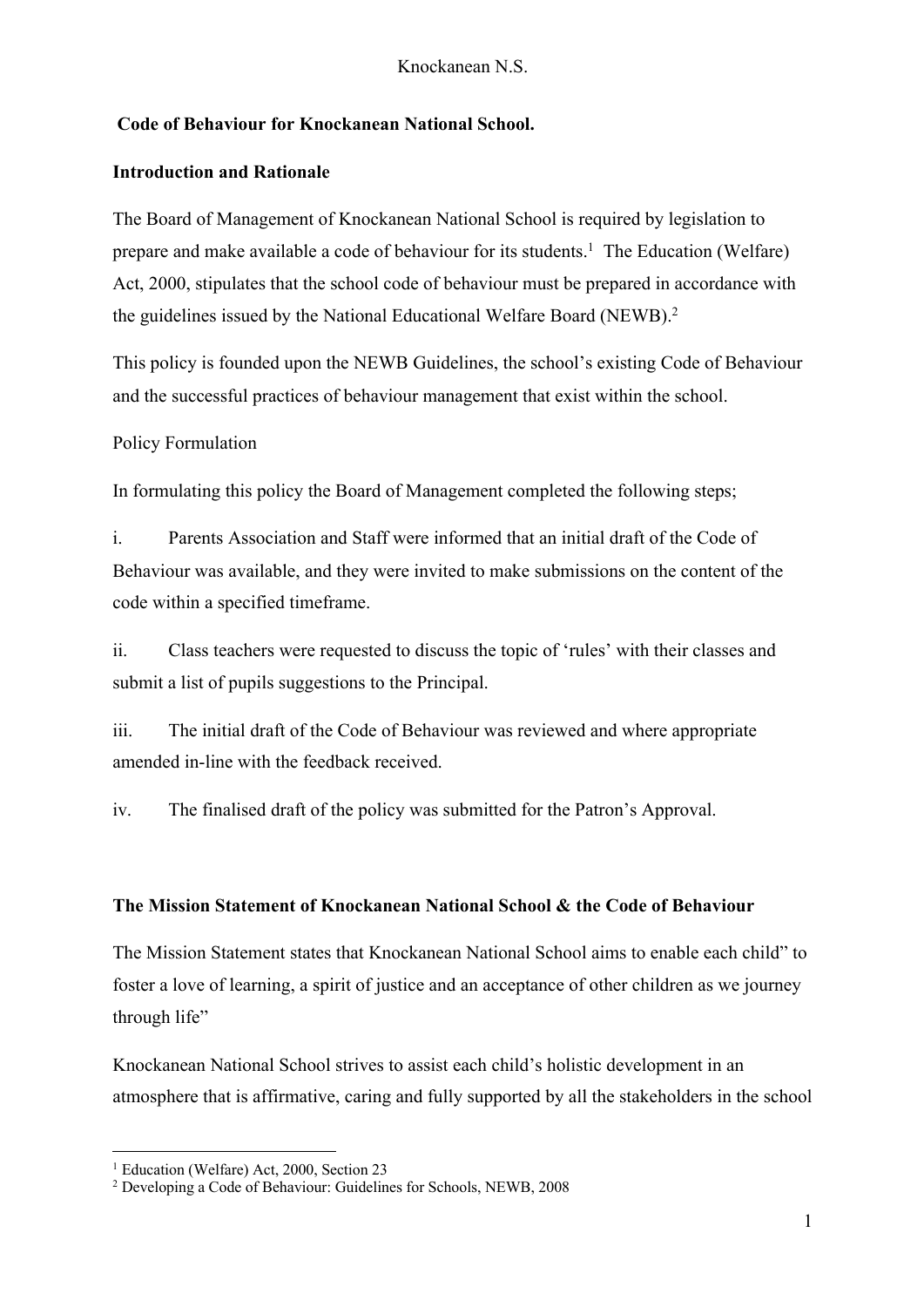– pupils, parents/guardians, teachers, ancillary staff, Board of Management, Parish and the wider community.

Knockanean National School aims to "provide an education of the highest standard, full of challenges, colour, excitement and above all, full of the joys of learning"

The Code of Behaviour outlined below stems from the aspirations set out in the school's mission statement.

#### **Where and when the Code of Behaviour for Knockanean N.S. will apply**

This Code of Behaviour will apply to all school activities, regardless of timing and location. This will encompass the normal school day, activities that may extend beyond normal opening and closing times and all extra-curricular activities such as tours and games.

#### **Aims of the Code of Behaviour**

The school's code of behaviour aims:

- to create a positive environment where teaching and learning can occur
- to foster an atmosphere of acceptance, respect, and consideration for others
- to promote positive behaviour and self-discipline among students
- to help our students mature into responsible and mature participants in a learning community
- to assist parents/guardians and pupils in understanding the expectations and procedures that underpin the code of behaviour
- to ensure that all procedures of reward or sanction are implemented in a fair and consistent manner throughout the school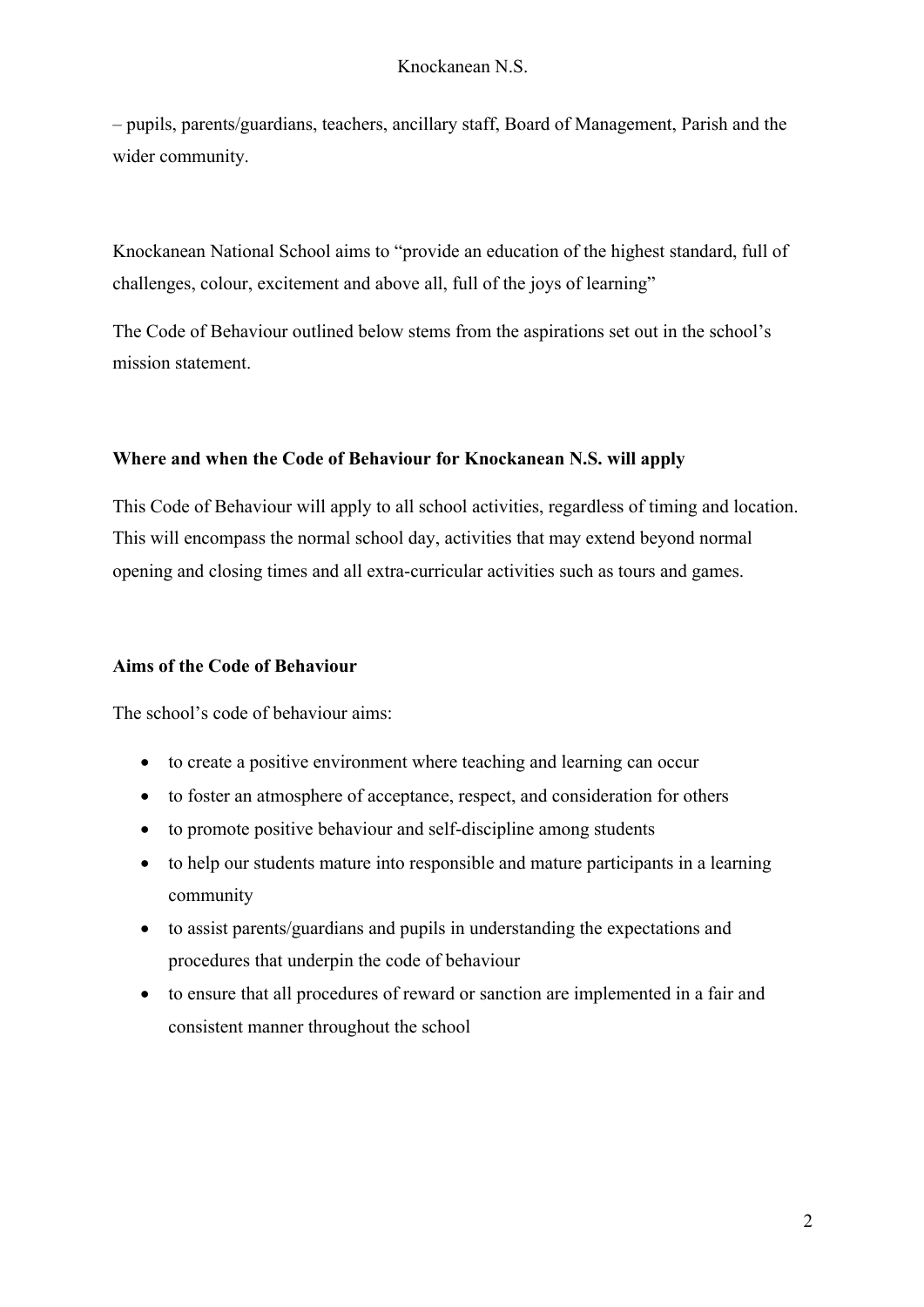## **Approach to promoting positive school behaviour**

It is in the interest of the school community that positive school behaviour is promoted and valued in our school. To this end, a whole-school approach to promoting positive behaviour operates in Knockanean N.S. An approach based upon partnership contributes to the maintenance and improvement of the school's positive atmosphere of respect and consideration for all.

### **Roles and responsibilities in relation to behaviour**

- $\triangleright$  Every pupil has the right to learn in a safe and supportive environment. It is the responsibility of every pupil to contribute to the creation and maintenance of this environment as fully as possible.
- $\triangleright$  The principal teacher and the school staff have the duty to promote positive behaviour at all times in a considerate and fair manner.
- $\triangleright$  Parents have the responsibility to ensure that their children abide by the expectations outlined in this code.
- $\triangleright$  The Board of Management is responsible for overseeing the creation and implementation of the Code of Behaviour.

### **General Standards of Positive Behaviour**

In Knockanean National School, the following standards of behaviour are expected of all members of the school community:

- Respect for self and others
- Courtesy and good manners
- Respect for the school buildings and furniture
- Fairness in all dealings
- Kindness and a willingness to help others

**Note**: "School community" will be understood to mean pupils, parents/guardians, teachers, ancillary staff and visitors to the school.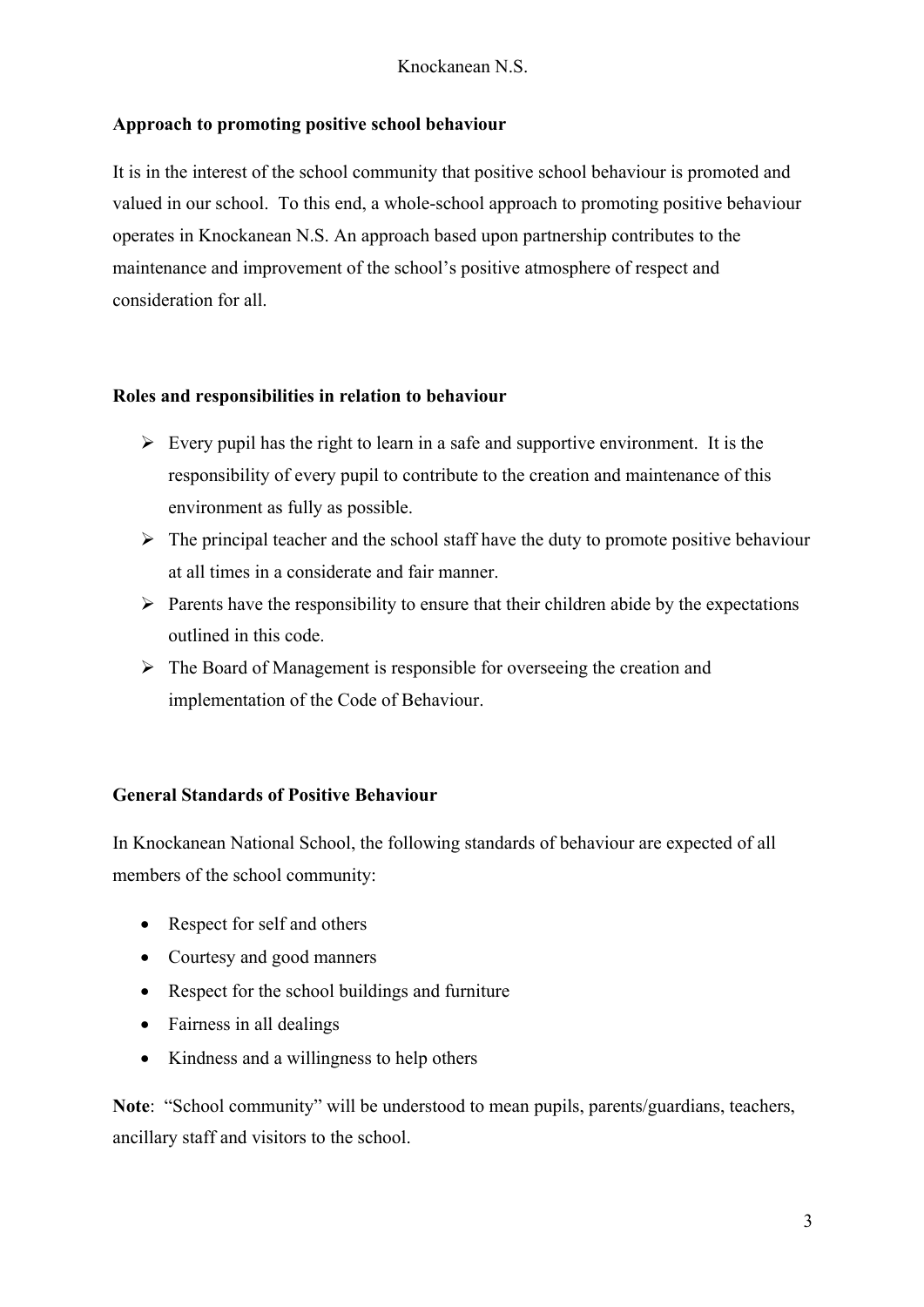Knockanean National School expects that all pupils, supported by parents/guardians, will endeavour to implement the above principles by:

- attending school as regularly as possible
- being punctual
- being dressed appropriately
- always giving of one's best effort
- taking responsibility for one's own work
- observing all rules
- respecting staff
- respecting other students, their learning and their property
- participating fully (within one's capacity) in school activities

Positive school behaviour should encompass all aspects of a child's time in Knockanean National School. Promoting good behaviour is the goal of this code. Seven specific areas are identified in order to identify expected behaviours in particular situations. These are:

- 1. Classroom behaviour
- 2. Playground behaviour
- 3. Indoor recreation on wet days
- 4. Behaviour in other school areas
- 5. Behaviour on school-related activities
- 6. Behaviour on arrival in school prior to the official start of lessons
- 7. Behaviour upon dismissal from class at the end of lessons

## **Classroom Behaviour**

Each teacher will have a set of expected classroom behaviours for his/her class level. The following general behaviours will apply to all classrooms.

In Knockanean National School pupils are expected to:

- respect and attend to the teacher at all times
- respect the other pupils, their learning and their property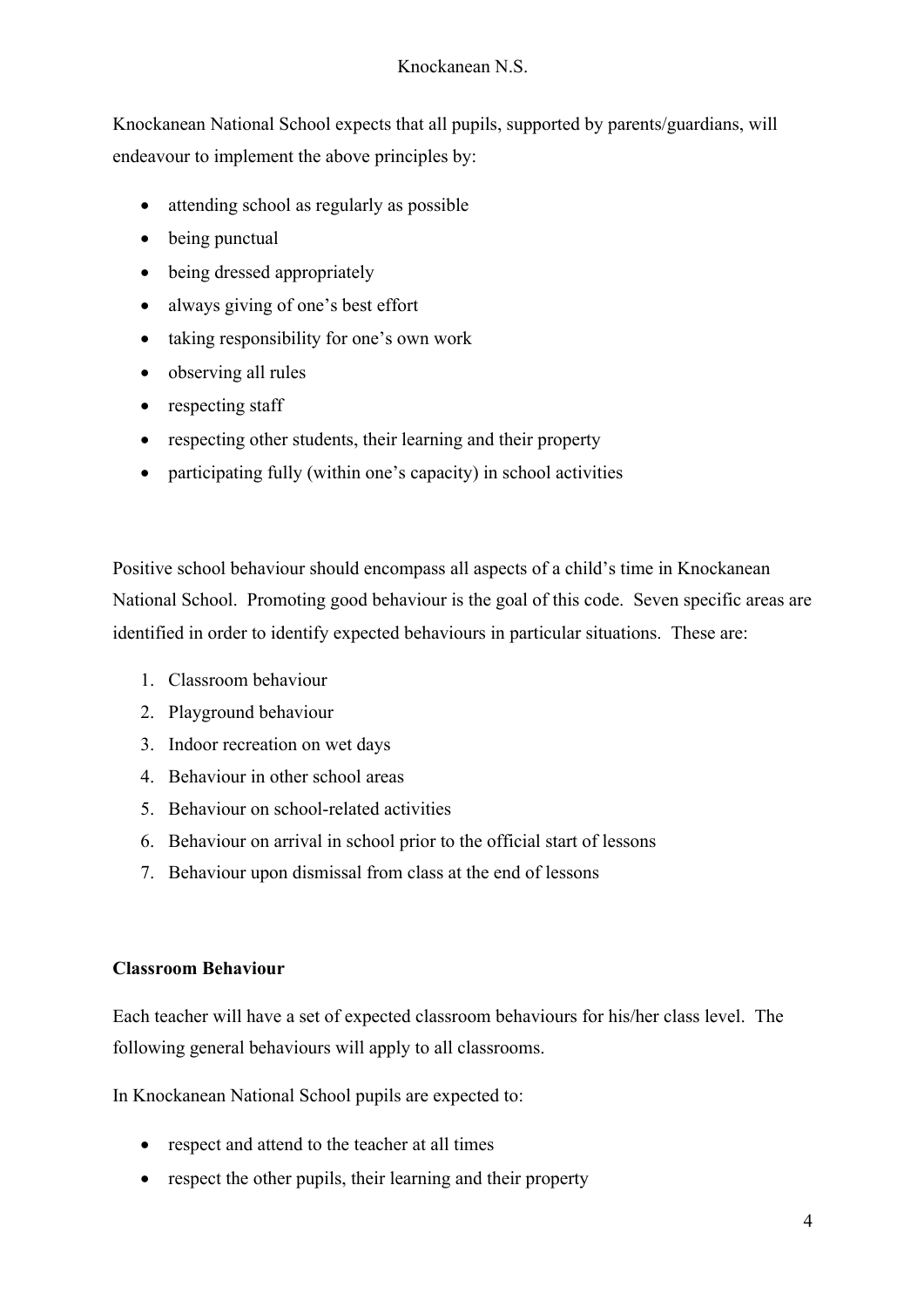- respect all classroom furniture
- attempt all assignments at the teacher's direction
- engage fully with any and all activities underway in the classroom
- walk in the classroom at all times
- obtain the teacher's permission to leave the classroom
- leave their desk, seat and floor space tidy at the end of the day
- use the appropriate containers for any waste
- enter and leave their classrooms quietly
- show respect to any visitors to their classrooms

## **Playground behaviour**

Children have the opportunity to play and socialise with each other at morning and lunch break times. On the playground and on the field all pupils are expected:

- to follow the general rules of respect towards one another
- to follow the supervising teacher's directions
- to respect the boundaries between the junior and senior classes
- to remain on school grounds at all times
- to obtain permission from the supervising teacher before entering the school building to use the bathroom facilities
- to keep from littering the playground or field areas
- to avoid any games or play that is rough or dangerous
- to be fair in setting up games
- to keep from using inappropriate language or gestures (this applies to every school situation)
- to line up quietly in their lines upon hearing the end-of-break bell

### **Expected behaviour on wet days when indoor recreation is required**

It is often necessary for students to remain in the classrooms on wet days. The following behaviours are expected on such occasions: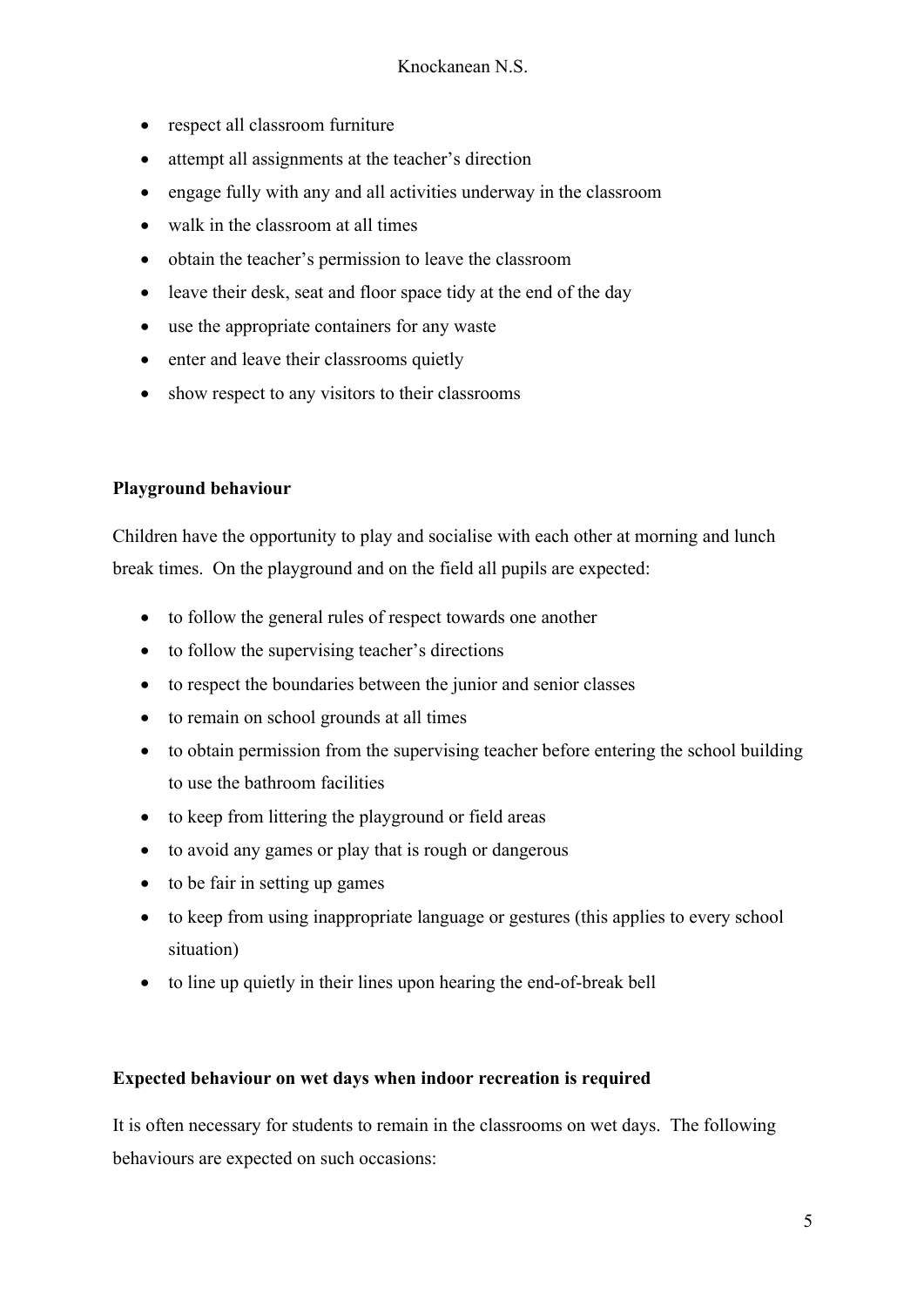- pupils will remain seated at their desks
- pupils will undertake activities provided by the class teacher
- pupils will seek permission from the supervising teacher before leaving their seats

#### **Behaviour in other school areas**

- Pupils are expected to walk in the school corridors at all times.
- Pupils are expected to treat the bathroom/toilet areas with respect for all other users.
- Pupils are required to walk when entering or exiting the school grounds and buildings at all times
- As the car park is a particular area of danger, pupils are required to exercise the fullest possible care when in the car park.

#### **Behaviour on school related activities**

On occasion, the pupils will leave the school grounds to participate in school related activities. Such activities may include – games, swimming, library visits, church events, school tours and other events that may arise from time to time. These activities may take place during the school day or outside normal school hours. The following behaviours are expected:

- Pupils will obey teachers' directions at all times
- Pupils will remain with their teachers and supervisors at all times
- Pupils are required to behave courteously towards those they meet on such trips
- Pupils are required to behave on such trips as they would at school

## **Behaviour on arrival in school prior to the official start of lessons**

Upon arrival in school prior to the official start of lessons, pupils are expected to:

• leave their school bags tidily at their places and proceed to the school yard for play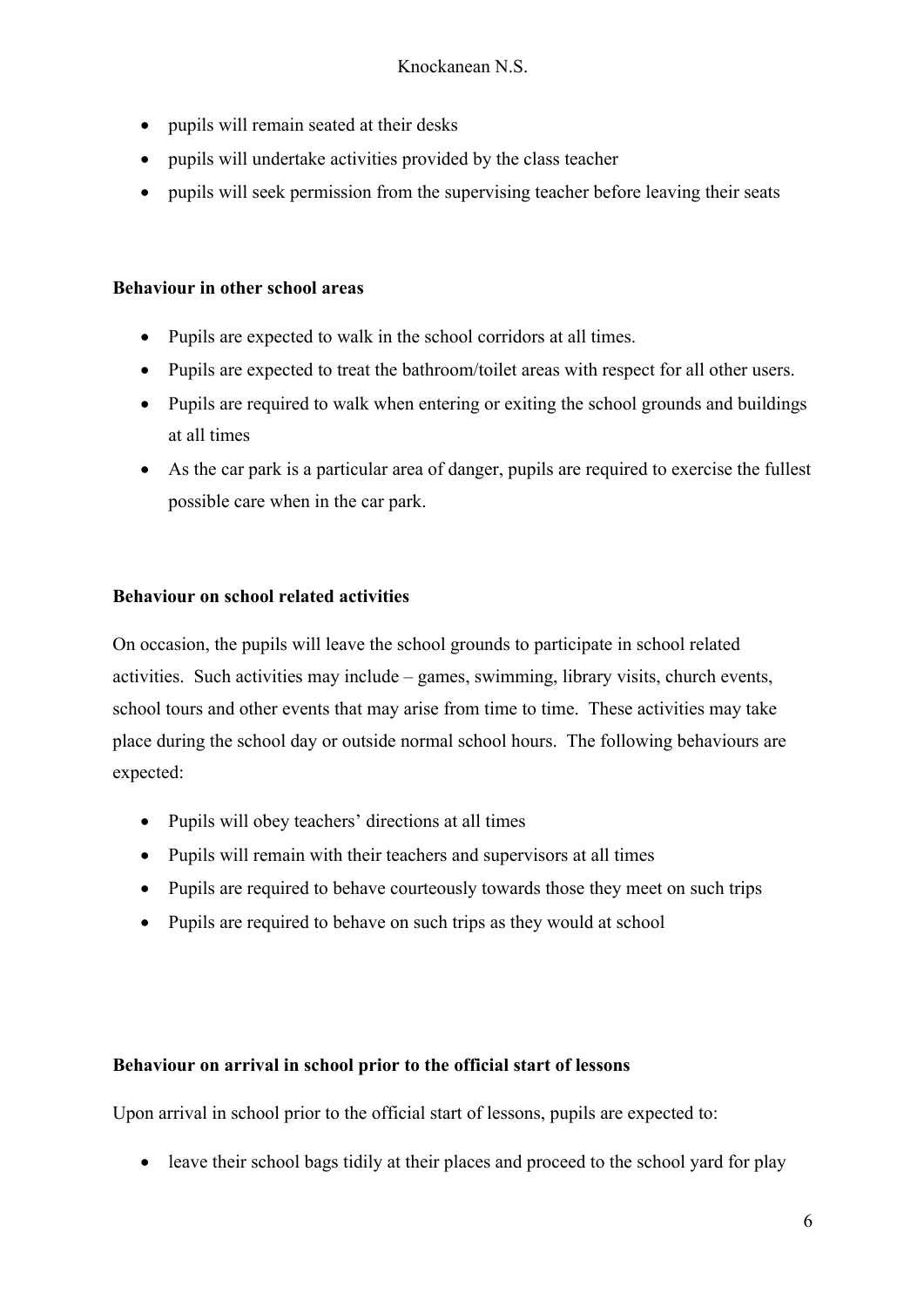- remain seated in their places if the day is wet
- behave at all times as if they were on break and follow the rules of the school

#### **Behaviour upon dismissal from class at the end of lessons**

Pupils will be dismissed from class in an orderly fashion by their respective class teachers. This section is designed to enable pupils commence the journey from school in a safe fashion. To facilitate this process pupils are expected to:

- obey the directions of all staff members to ensure a safe handover to parents/guardians
- walk to the school gates at all times
- refrain from any behaviour that would endanger themselves or others
- avoid ball-playing, hitting or general jostling that may result in injury or harm
- refrain from climbing on the school boundary walls or gate piers

#### **School Rules:**

The following list of school rules was devised by the staff to facilitate the implementation of our Code of Behaviour. This list of rules will be displayed in each classroom to enable us to adopt a whole school approach to managing behaviour and to aid a seamless transition from class to class.

- 1. Know when, where and how to talk and listen.
- 2. Respect yourself, other people, their property and school property.
- 3. Homework and school work must be completed to the best of each child's ability.
- 4. Full uniform must be worn at all times.
- 5. Be on time, be prepared and be prompt.
- 6. Obey the bells on the school yard and walk quietly while indoors.

#### **Positive strategies for managing behaviour**

The main goal of this policy is to promote good behaviour in Knockanean National School. The pupils' internal sense of good behaviour serves as a daily guide of how to behave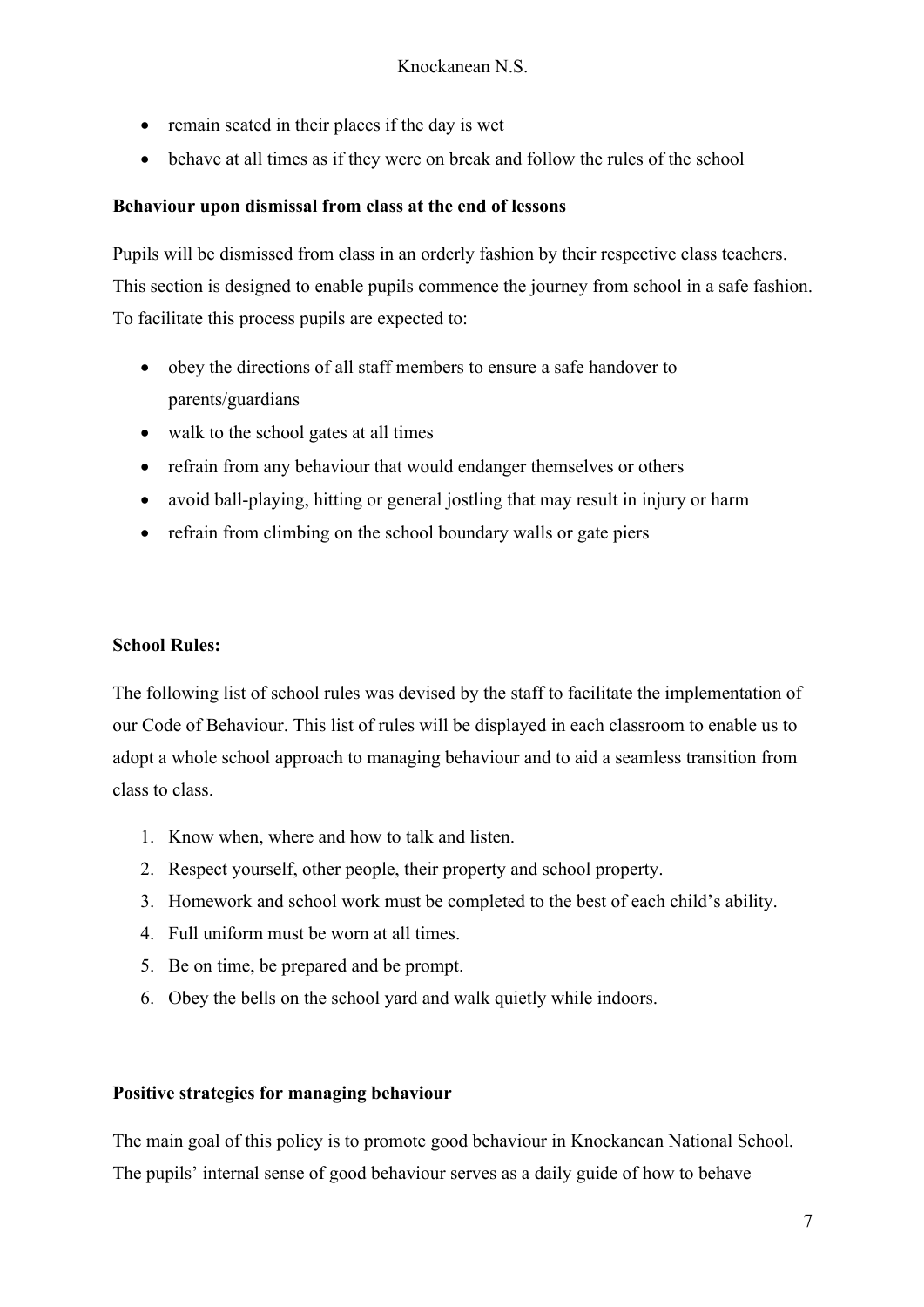properly. This has its genesis in their class experiences, how the teacher models good behaviour and the knowledge they have gleaned from their parents and siblings. In Knockanean N.S., the following strategies will be adopted to enhance the generally positive behaviour evident in the school:

- the promotion of a positive atmosphere in all school situations, e.g. the acknowledgement of effort and achievement on a regular basis
- the delivery of as varied and interesting a curriculum as possible within the parameters of class sizes and availability of resources
- the creation of good school and class routines, e.g. the standardisation of procedures such as the starting/ending of the school day across all class levels
- the establishment of clear boundaries and rules for students, e.g. the display and regular emphasis on what the rules are, why they are there and how they are operated
- the recognition and affirmation of good learning behaviour
- the provision of positive feedback about pupils' behaviour, e.g. verbal or written acknowledgement to the pupils themselves and/or their parents
- the exploration of how pupils should best treat each other, e.g. through whole-class discussions and/or circle time
- the involvement of pupils in the creation and implementation of school and classroom rules, e.g. the creation of a student council to discuss what desirable behaviours should be evident in the classroom

The above items will be reviewed on a regular basis at formal and informal staff meetings. Instances may arise when spontaneous discussions/explorations of behavioural issues need to take place. This will take place within the context of a whole-school approach to managing behaviour.

## **Rewards and sanctions**

It is at the discretion of each individual teacher as to how they reward positive behaviour. The following are some of the reward systems in place in classes: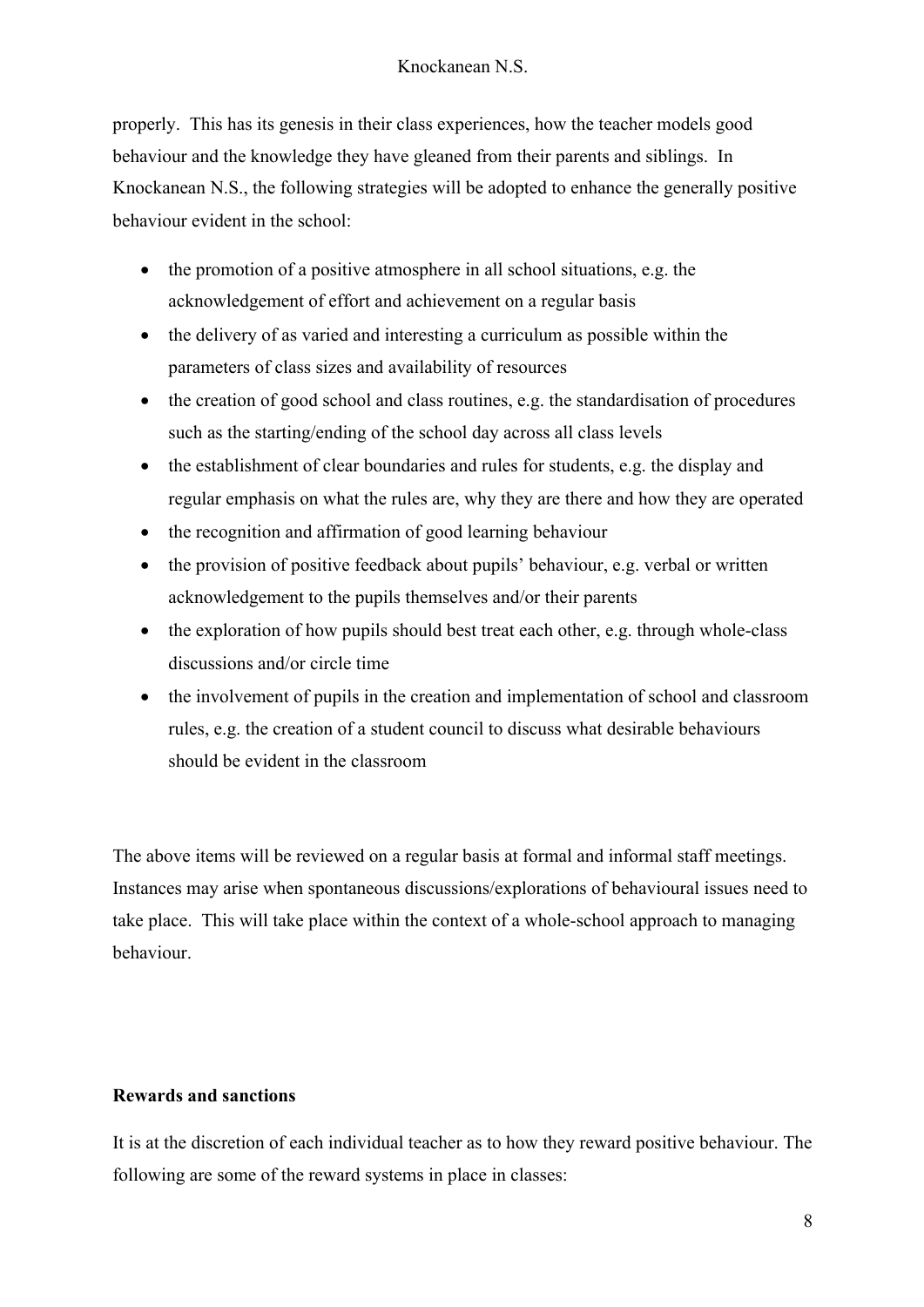Friday treats/ Lucky dip on Friday Student of the day Homework Pass Green Card for individual good behaviour- Golden time Group star charts Tables King and Queen of the week Group star chart Individual points chart Gold starts culminating in homework pass Buachaill/Cailín na seachtaine Extra P.E.

Infant teachers may use their own discretion in regard to rewards.

### **Rewards and acknowledgement of good behaviour**

The following are the school guidelines for the use of rewards in class:

- Reward systems must be operated fairly, openly and consistently
- Reward systems must be meaningful
- Pupils must understand what rewards are being given for
- Rewards are linked in time to the behaviours on display
- Rewards will be given for effort and achievement
- Rewards are deployed in an inclusive manner
- Good behaviour may be acknowledged in the regular school newsletters

#### **Rewards and children with special needs**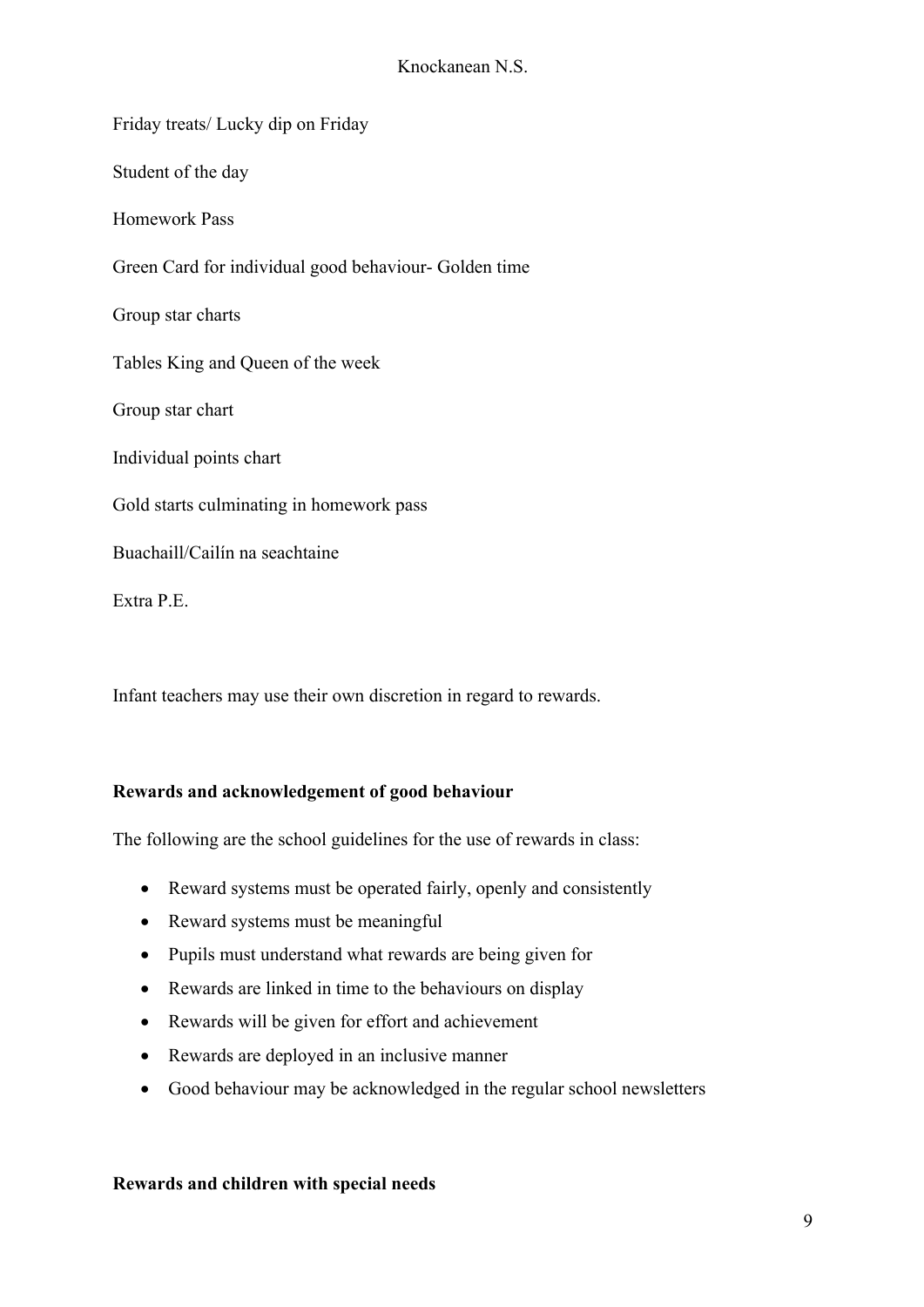The relevant class teacher/resource teacher will determine the best system of rewarding pupils with special needs. This will take into account the pupils' specific learning styles and personal needs.

### **Strategies for responding to inappropriate behaviour**

The purpose of this section is to outline measures that may be taken if a pupil fails to observe the standards of behaviour that the school has outlined in the Code of Behaviour. A wholeschool approach is adopted with regard to the recognition of inappropriate behaviour and the resultant imposition of suitable sanctions. The purpose of a sanction is to ensure, as far as possible, that the child will learn from the imposition of the sanction and recognise how to avoid subsequent transgressions.

Section 23 of the Education (Welfare) Act 2000 states that the school must outline "the measures that may be taken if a student fails to observe the standards of behaviour that the school has outlined". To achieve this, Knockanean N.S. operates a systematic approach in responding to a student's misbehaviour. **It must be noted that though this list contains a wide range of behaviours it is intended to serve as an illustration.** From time to time behaviours may occur that were not anticipated but the school staff is required to exercise its professional judgement in such situations. The approach is operated by each individual teacher with reference to the whole-school approach to behaviour management. There are three elements to this whole-school approach:

- a list of agreed ways of describing inappropriate behaviour
- a system of recording behaviour
- a framework of intervention based upon the level of misbehaviour

## **1. A list of agreed ways of describing inappropriate behaviour**

The following categories of behaviour are deemed inappropriate in Knockanean N.S. because they are detrimental to good order and the effective conduct of teaching and learning in the school.

| Category           | <b>Description</b>       | <b>Sanctions</b> |  |
|--------------------|--------------------------|------------------|--|
| Minor misbehaviour | Interrupting the teacher | Verbal reprimand |  |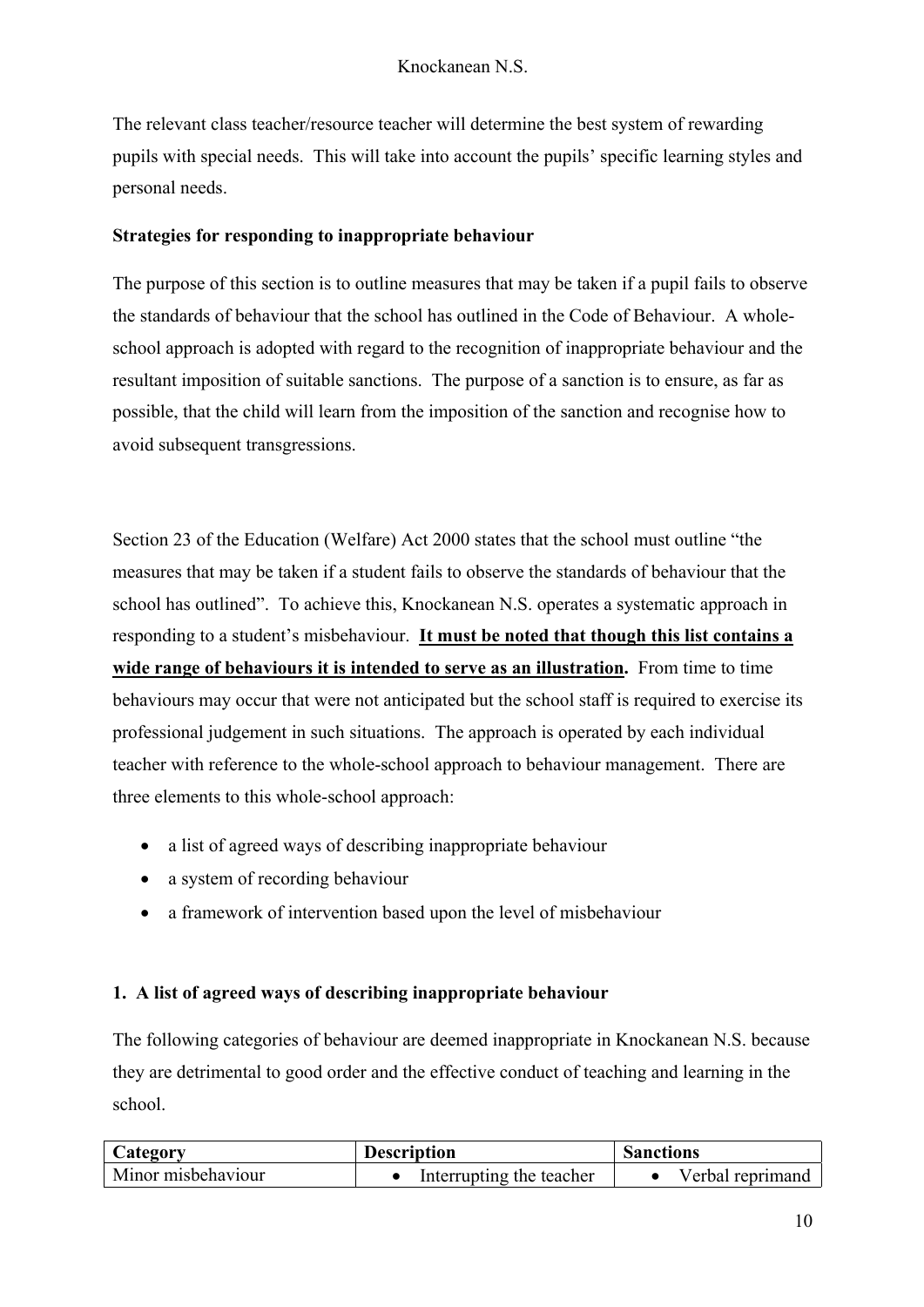| (requiring the intervention of  | and/or class                                    | In-class removal<br>$\bullet$      |
|---------------------------------|-------------------------------------------------|------------------------------------|
| teacher and/or principal        | Failing to observe the                          | from the group                     |
| teacher)                        | class teacher's rules of                        | Withdrawal of                      |
|                                 | behaviour                                       | privileges at the                  |
|                                 | <b>Bad manners</b>                              | discretion of                      |
|                                 | Teasing/name-calling                            | class teacher and                  |
|                                 | Failing to line up                              | principal.                         |
|                                 | appropriately                                   | Sending to a                       |
|                                 | Leaving a classroom in a                        | partner teacher                    |
|                                 | disorderly fashion                              | for a specified                    |
|                                 | Eating in class without                         | time or lesson                     |
|                                 | permission                                      | period                             |
|                                 | Eating of chewing gum                           | Carrying out a                     |
|                                 | in school                                       | useful task in the                 |
|                                 | Running in the corridors                        | classroom                          |
|                                 | Playing roughly                                 | Providing a                        |
|                                 | Failing to do                                   | written<br>explanation of          |
|                                 | homework/school work                            | the incident                       |
|                                 |                                                 | Extra homework                     |
|                                 |                                                 | (at teachers                       |
|                                 |                                                 | discretion)                        |
| Serious misbehaviour            | Fighting in the<br>$\bullet$                    | Detention<br>$\bullet$             |
| (requiring the intervention of  | classroom                                       | Removal from                       |
| teacher, principal and parents) | Fighting in the                                 | class grouping by                  |
|                                 | toilets/corridors                               | principal teacher                  |
|                                 | Fighting in the yard                            | Reporting of                       |
|                                 | Lying to a member of                            | incident to                        |
|                                 | staff                                           | parents/guardians                  |
|                                 | Being disrespectful to a                        | by principal                       |
|                                 | member of staff                                 | teacher                            |
|                                 | Spitting                                        | Issuing of written                 |
|                                 | Writing notes of an                             | warnings by                        |
|                                 | inappropriate nature                            | principal teacher                  |
|                                 | Shouting in class                               | Withdrawal of                      |
|                                 | Arguing inappropriately                         | privileges at the                  |
|                                 | Defacing school tables,                         | discretion of<br>class teacher and |
|                                 | desks and walls                                 | principal                          |
|                                 | Refusing to follow                              |                                    |
|                                 | school rules                                    |                                    |
|                                 | Clogging toilets with                           |                                    |
|                                 | tissue paper                                    |                                    |
|                                 | Continually failing to<br>take correction       |                                    |
|                                 |                                                 |                                    |
|                                 | Threatened physical<br>assault on another child |                                    |
|                                 |                                                 |                                    |
|                                 | Threatened physical<br>assault on teachers      |                                    |
|                                 | and/or ancillary staff                          |                                    |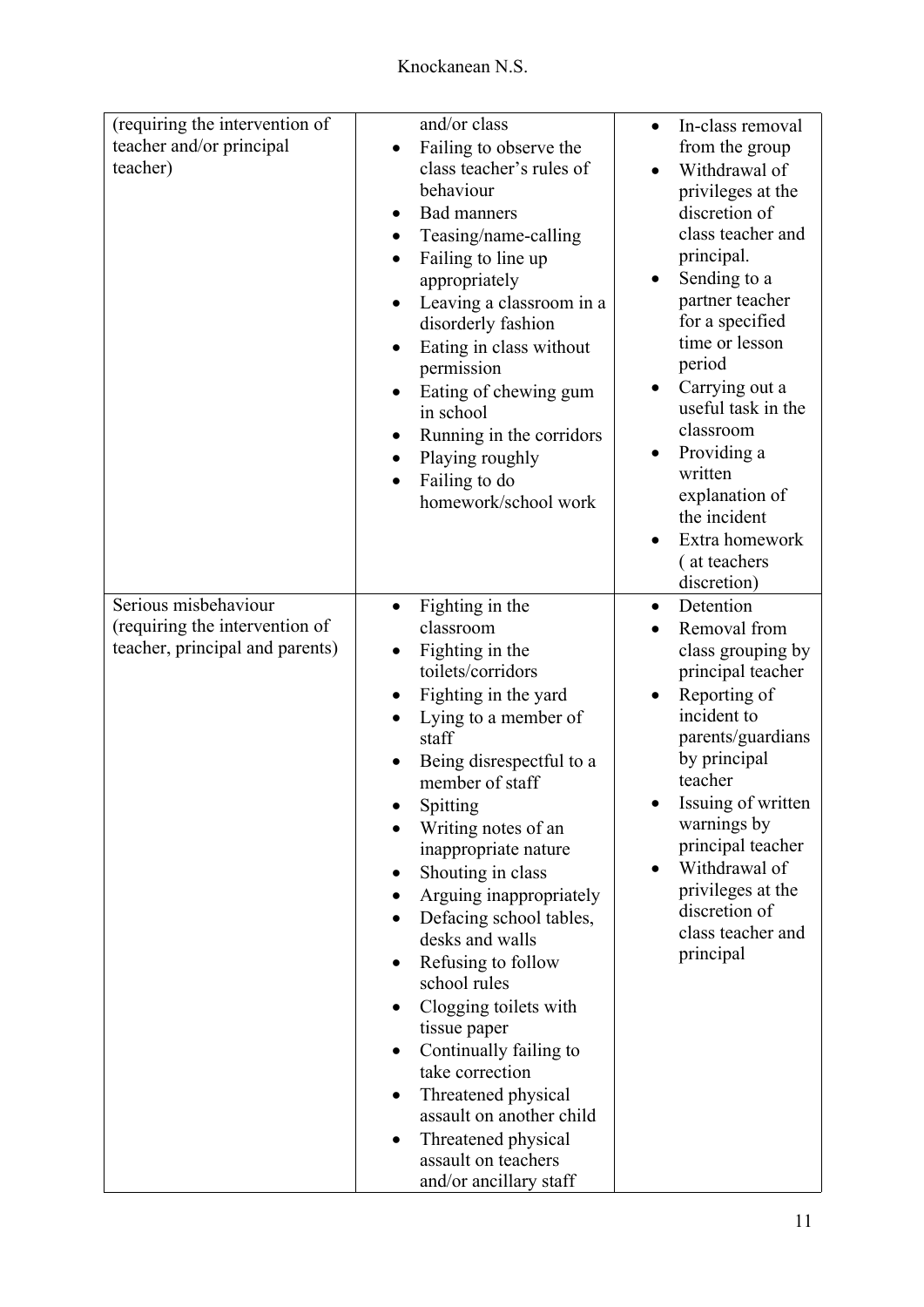| Gross misbehaviour<br>(requiring the intervention of<br>teacher, principal and Board of<br>Management) | Physical assault on<br>$\bullet$<br>another child<br>Physical assault on<br>$\bullet$<br>teachers and/or ancillary<br>staff<br>Verbal abuse of another<br>child<br>Verbal abuse of teachers<br>and/or ancillary staff<br>Stealing<br>Damaging school<br>equipment intentionally<br>and seriously<br>Damaging<br>$\bullet$<br>teachers'/staff members'<br>property<br>Inappropriate behaviour<br>$\bullet$<br>of a sexual nature<br>Possession of<br>$\bullet$<br>pornographic material in<br>print or digital form<br>Distribution of<br>pornographic material in<br>print or digital form<br>Smoking<br>Arson<br>Possession and<br>distribution of alcohol or<br>controlled substances | Detention<br>$\bullet$<br>Reporting<br>incident to<br>parents and<br>Board of<br>Management in<br>writing<br>Withdrawal of<br>privileges at the<br>discretion of<br>class teacher and<br>principal<br>Suspension<br>Expulsion |
|--------------------------------------------------------------------------------------------------------|-----------------------------------------------------------------------------------------------------------------------------------------------------------------------------------------------------------------------------------------------------------------------------------------------------------------------------------------------------------------------------------------------------------------------------------------------------------------------------------------------------------------------------------------------------------------------------------------------------------------------------------------------------------------------------------------|-------------------------------------------------------------------------------------------------------------------------------------------------------------------------------------------------------------------------------|

**A.** Note: The above lists are illustrative. There may be incidents of behaviour that have not been foreseen. The teaching staff will have to use its professional expertise in dealing with any such situation. . Appropriate sanctions will apply in line with our Code of Behaviour, taking into consideration the age of the pupil. (Teachers will apply their professional judgement when dealing with infants/first class)

## **B Note: Re after school activities** eg Music, Drama, Games etc

In addition to the above sanctions teachers/principal have the right to remove either temporarily or permanently pupils who continually misbehave or refuse to follow instructions at a particular activity.

**2. Six step approach to aid teachers in implementing sanctions.** (Teachers from time to time will have to use their own discretion in following these steps**)**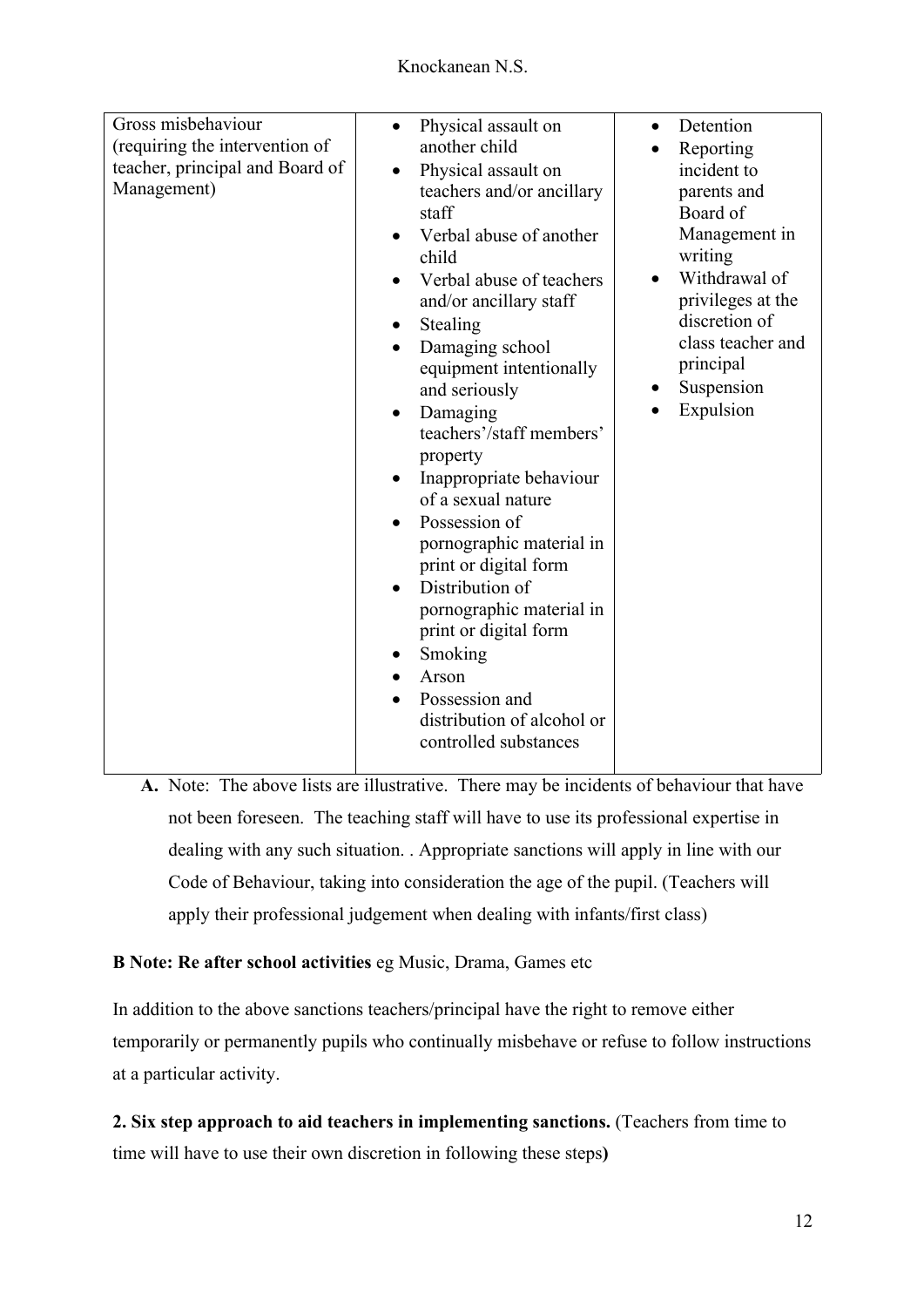**Note:** Each step mentioned below will be prefaced by a verbal reprimand, allowing the pupil time to reflect and correct his/her behaviour. E.g. by the time a pupil reaches step 2 he/she has been spoken to ,on four separate occasions .

#### **Step 1: Name recorded**

**Step 2: Move to another place in the classroom**. (Before the pupil returns to his/her seat the teacher will discuss the inappropriate behaviour with the pupil. The purpose of this is to ensure, as far as possible, that the child will learn from the imposition of the sanction and recognise how to avoid subsequent transgressions.)

**Step 3: Move to a partner teacher for 20 minutes with work to complete**. (On return from the partner teacher the pupil will be given a standard note outlining his/her misbehaviour. Discussions will again take place between teacher and pupil, as in step 2, in the hope of avoiding further transgressions. This note is to be signed by parents.)

**Step 4: Detention and principal informed**. (Parents will be informed by standard note that their son/daughter will be placed on detention. This note will also give details of misbehaviour.)

**Step 5: Suspension**. (See page 15)

**Step 6: Expulsion**. (See page 20)

#### **Note:**

- A. Serious or Gross misbehaviour can bypass steps 1, 2, or 3 and result in immediate detention or suspension depending on the severity of the offence.
- B. Any pupil continually ending up on step 3 will be placed on detention.
- C. Any pupil continually ending up on detention, principal will speak with parents informing them if misbehaviour continues the school will have no choice but to suspend the pupil.(In the interest of the other pupils in the class/school)
- D. Detention will be in Shona's room as is required and supervised by the teacher on duty that day. For the duration of Covid 19 restrictions , detention will be supervised by the principal

#### **Sanctions for yard:**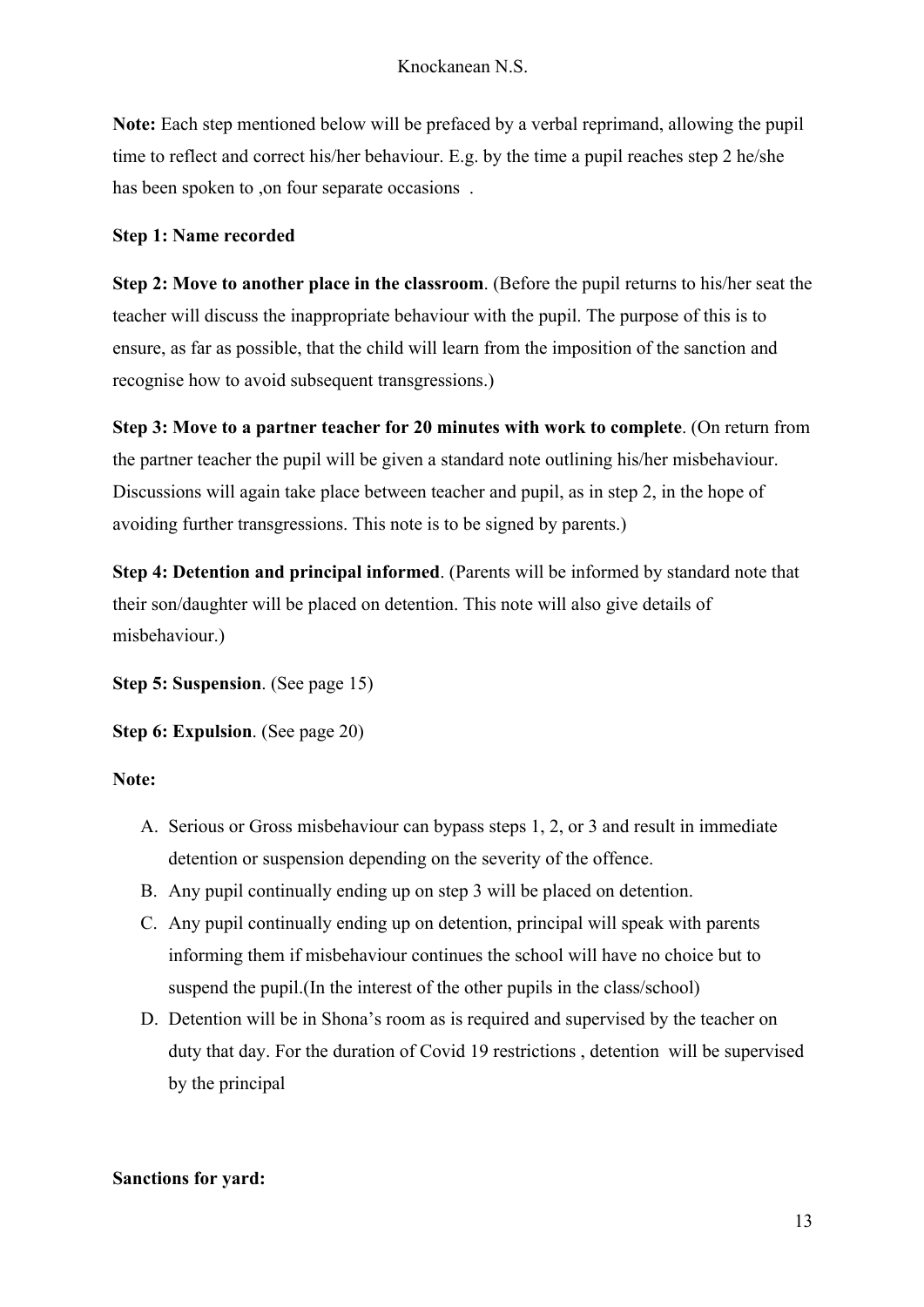- B. For minor misbehaviour pupil will stand by wall for 5 to 10 minutes. (Teacher on yard will speak with pupil with the hope of avoiding a similar occurrence.)
- **C.** For serious misbehaviour pupil's name will be recorded in yard book. Class teacher will also be informed. Again teacher/pupil discussions will take place. Appropriate sanctions will apply in line with our Code of Behaviour, taking into consideration the age of the pupil. (Teachers will apply their professional judgement when dealing with infants/first class)

**Covid 19:** All pupils must adhere to Department of Education and Skills guidelines, rules and procedures as per our Response Plan and as per direction/instruction from school staff, to deal with preventing the spread of Covid 19. Sanctions will be applied depending on which category above the indiscretion falls into

**2. A system of recording behaviour** The school staff will record misbehaviour in the following manner. Incidents of minor misbehaviour will be recorded in writing by the individual teacher dealing with the incident(s) in question. Where necessary, that teacher will inform the child's own class teacher of the misbehaviour. Incidents of a serious or gross nature will be recorded in the Behavioural Incident Report Book. The incident will be recorded in a detached manner giving the facts only. Pupil initials and/or roll number will be used to maintain confidentiality.

## **3. A framework for intervention (sanctions) based upon the level of misbehaviour**

The following table illustrates the staged approach to be adopted with regard to intervention in instances of misbehaviour. It matches the intervention with the appropriate personnel.

| <b>Type of misbehaviour</b> | <b>Personnel involved</b>                      |  |
|-----------------------------|------------------------------------------------|--|
| Minor misbehaviour          | Occasional, minor misbehaviour will be         |  |
|                             | attended to routinely by the class teacher     |  |
|                             | and/or the teacher on supervision duty.        |  |
| Serious misbehaviour        | Serious misbehaviour (or persistent minor      |  |
|                             | misbehaviour) will be attended to by the       |  |
|                             | class teacher, supervising teacher and         |  |
|                             | principal teacher. This level of misbehaviour  |  |
|                             | will involve notification of parents.          |  |
| Gross misbehaviour          | The teacher, principal teacher, parents; Board |  |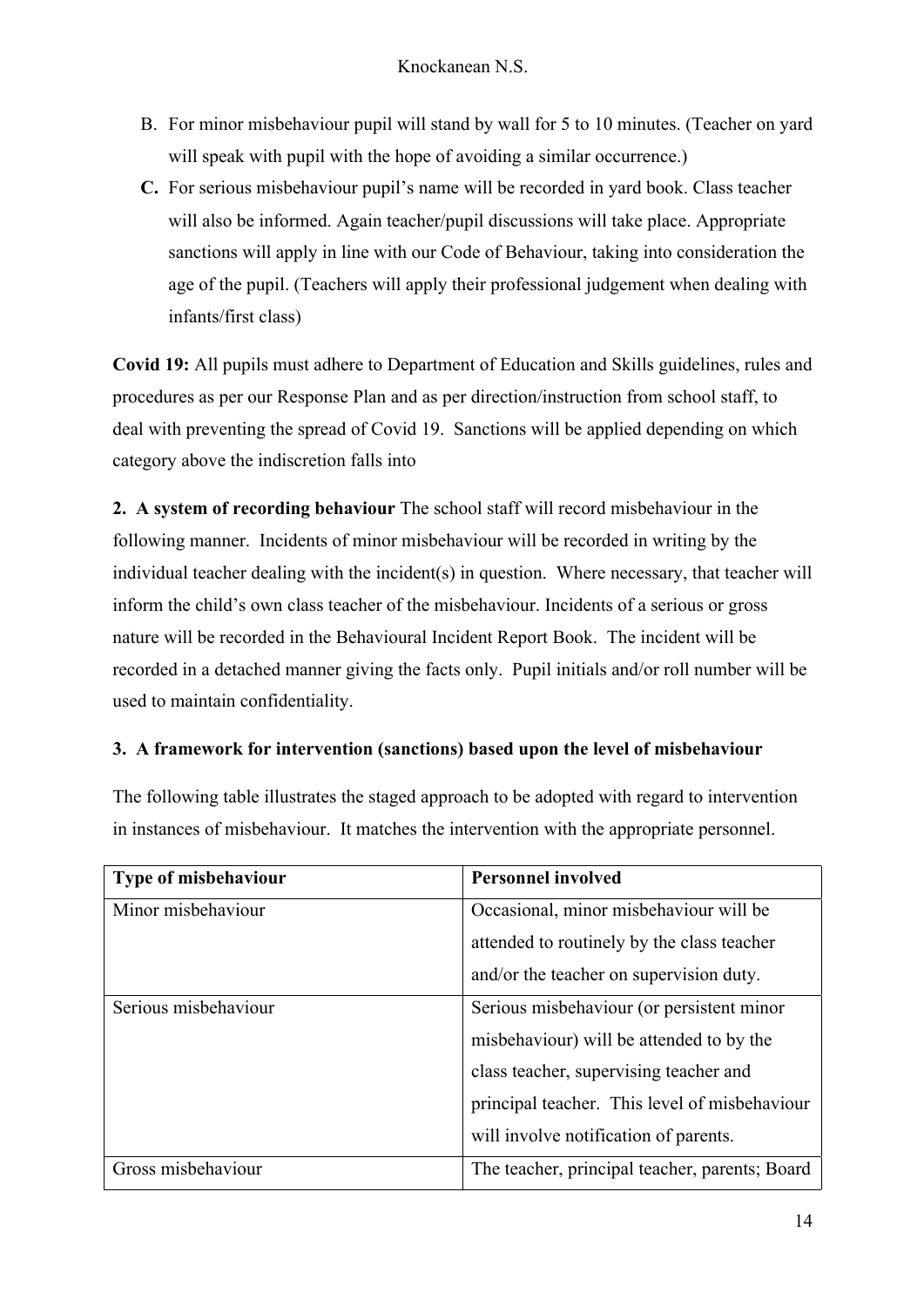| of Management will be involved at this stage. |
|-----------------------------------------------|
| Outside agencies such as NEPS, the NEWB       |
| and the Garda Siochána may become             |
| involved at this stage. The school will also  |
| contact the Diocesan Education                |
| Office/CPSMA for advice and support at this   |
| stage.                                        |

Consistency in the application of sanctions will be ensured by constant communication between staff members and by means of a review of sanctions at the termly staff meetings.

## **Involving parents in management of problem behaviour**

This section of the Code of Behaviour deals with the means of involving parents in the management of misbehaviour. Knockanean N.S. recognises the importance of involving parents fully in the general implementation of the Code of Behaviour. While a philosophy of "prevention is better than cure" is desirable, it must be acknowledged that parental support is critical to the effective handling of difficult behaviours. To this end, the following steps will be implemented:

- 1. Parents will be contacted by the class teacher in the event of repeated minor misbehaviours. ( On reaching step 3 )
- 2. In the event of serious or gross misbehaviours, the principal teacher will initiate contact with the relevant parents (On reaching step 4)
- 3. Parents will be invited to the school to discuss the incident in question. The meeting will be convened with the best interests of the pupil, the parents and the school to the fore. A tone of respect should be evident at all times by all parties to the discussion.
- 4. The pupil in question may attend for part of the meeting if deemed necessary by the teacher, principal and parents.
- 5. A written record of the meeting must be kept and should, if possible, be signed by all parties at the end of the proceedings.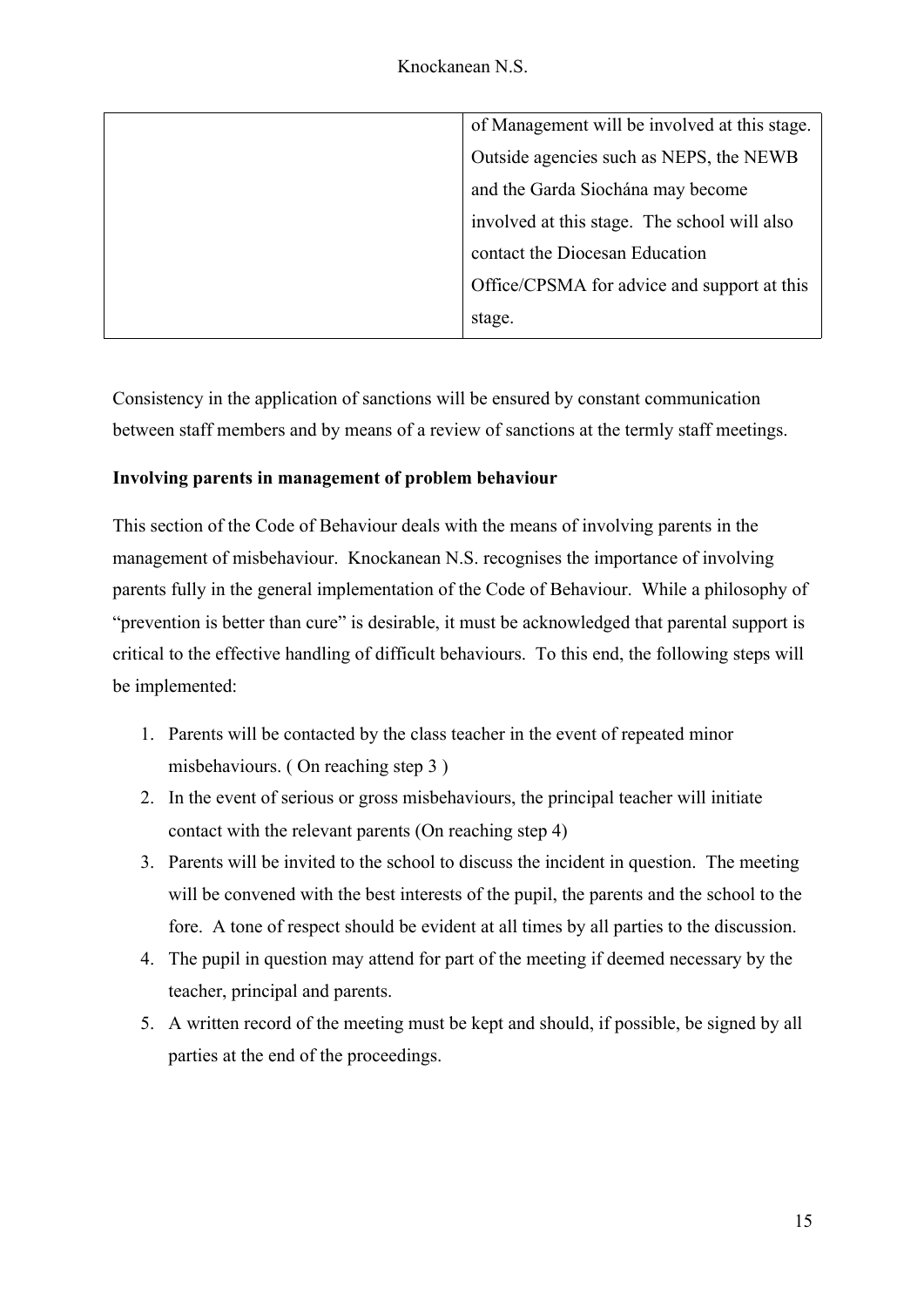#### **Managing aggressive or violent misbehaviour**

Aggressive or violent misbehaviour will be handled in the following manner and with immediate action:

- Children who pose a serious physical threat to themselves, other pupils and/or staff will be referred immediately for psychological assessment through NEPS, CEIS and/or the Health Service Executive.
- In the event of a child with aggressive tendencies applying for enrolment, the Board of Management will make provision for staff to be trained in manual restraint/control techniques that are safe and appropriate.
- Advice will be sought from the St. Senan's Education Office/CPSMA

### **Suspension/Expulsion**

Section 23(2) of the Education (Welfare) Act, 2000 stipulates that schools must include suspension and expulsion procedures in the Code of Behaviour. This aspect of the Code of Behaviour for Knockanean National School follows the guidelines in "Developing a Code of Behaviour: Guidelines for Schools" (NEWB, 2008).<sup>3</sup>

### **Definition of "Suspension"**

The NEWB Guidelines define suspension as "requiring the student to absent himself/herself from the school for a specified, limited period of school days".4

### **Authority to Suspend**

The Board of Management of Knockanean National School has formally and in writing delegated the authority to impose an 'Immediate Suspension' to the Principal Teacher. An

 $3$  See Chapters  $10 - 12$  inclusive

 $4$  Chapter 10, p. 70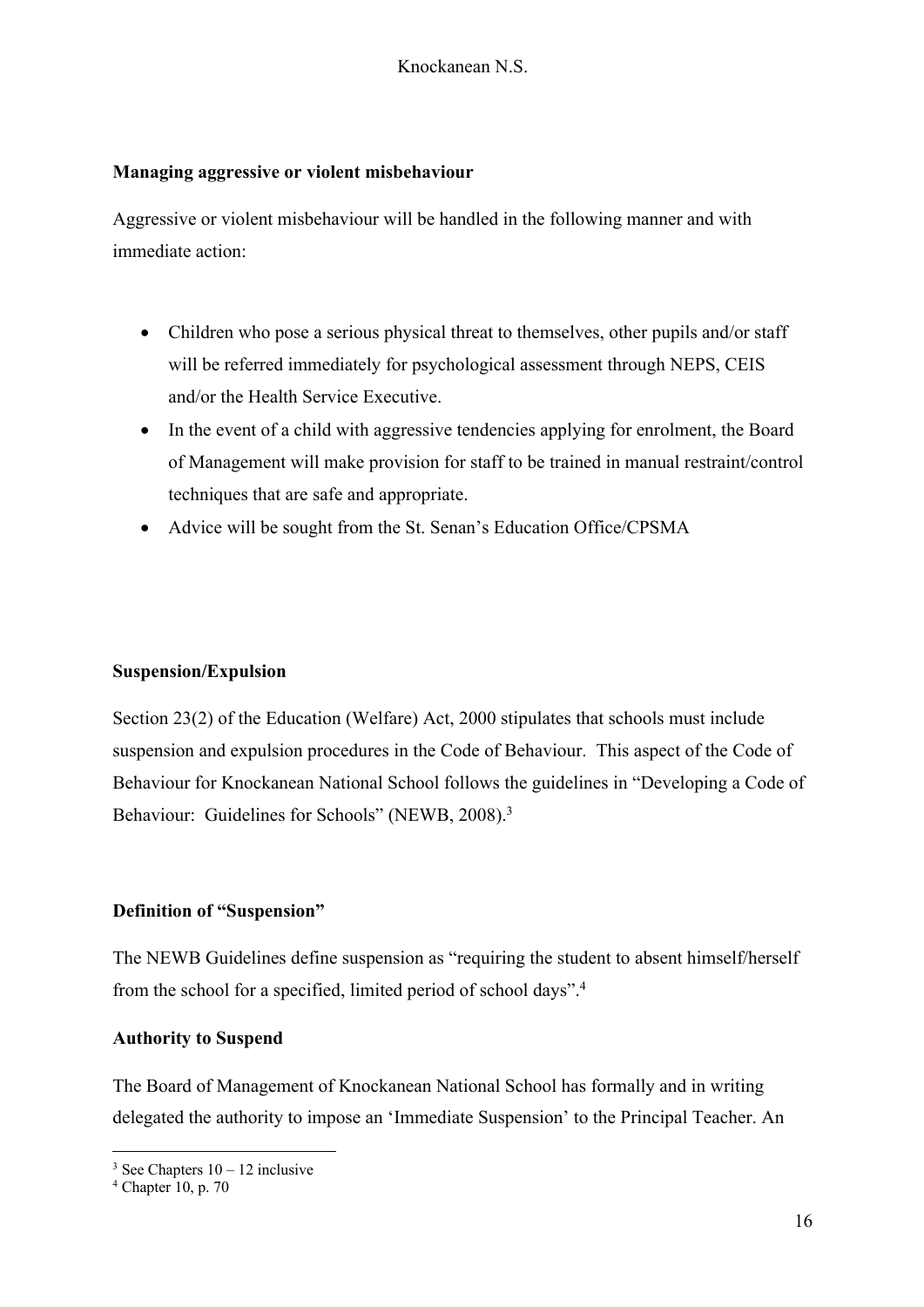'Immediate Suspension' may be for a period of one to three school days depending on the severity of the specific Behaviour, in exceptional circumstances and with the approval of the Chairperson of the Board the suspension may be for a longer period but in any event will not exceed 5 school days.

Furthermore, the Board of Management has formally and in writing delegated to the Principal Teacher the authority to impose an 'Automatic Suspension' for named behaviours detailed in this policy. An Automatic Suspension may be for a period of one to three school days depending on the severity of the specific behaviour, in exceptional circumstances and with the approval of the Chairperson of the Board the suspension may be for a longer period but in any event will not exceed 5 school days.

The Board retains its authority to suspend a student in all other cases/circumstances.

| Immediate suspension                  | Occurs when the principal teacher may           |
|---------------------------------------|-------------------------------------------------|
|                                       | consider that a pupil's continued presence      |
|                                       | "would represent a serious threat to the safety |
|                                       | of the students or staff of the school, or any  |
|                                       | other person". <sup>5</sup>                     |
| Automatic suspension                  | Occurs when the gross misbehaviours listed      |
|                                       | above are evident.                              |
|                                       |                                                 |
| Rolling suspension                    | Will occur when a pupil:                        |
|                                       | Re-engages in serious or gross misbehaviours    |
|                                       | after returning from a previous suspension      |
| Informal or unacknowledged suspension | Occurs when parents are asked to keep a         |
|                                       | child from school for part of the school day    |

### **Forms of suspension**

<sup>5</sup> NEWB Guidelines, p. 73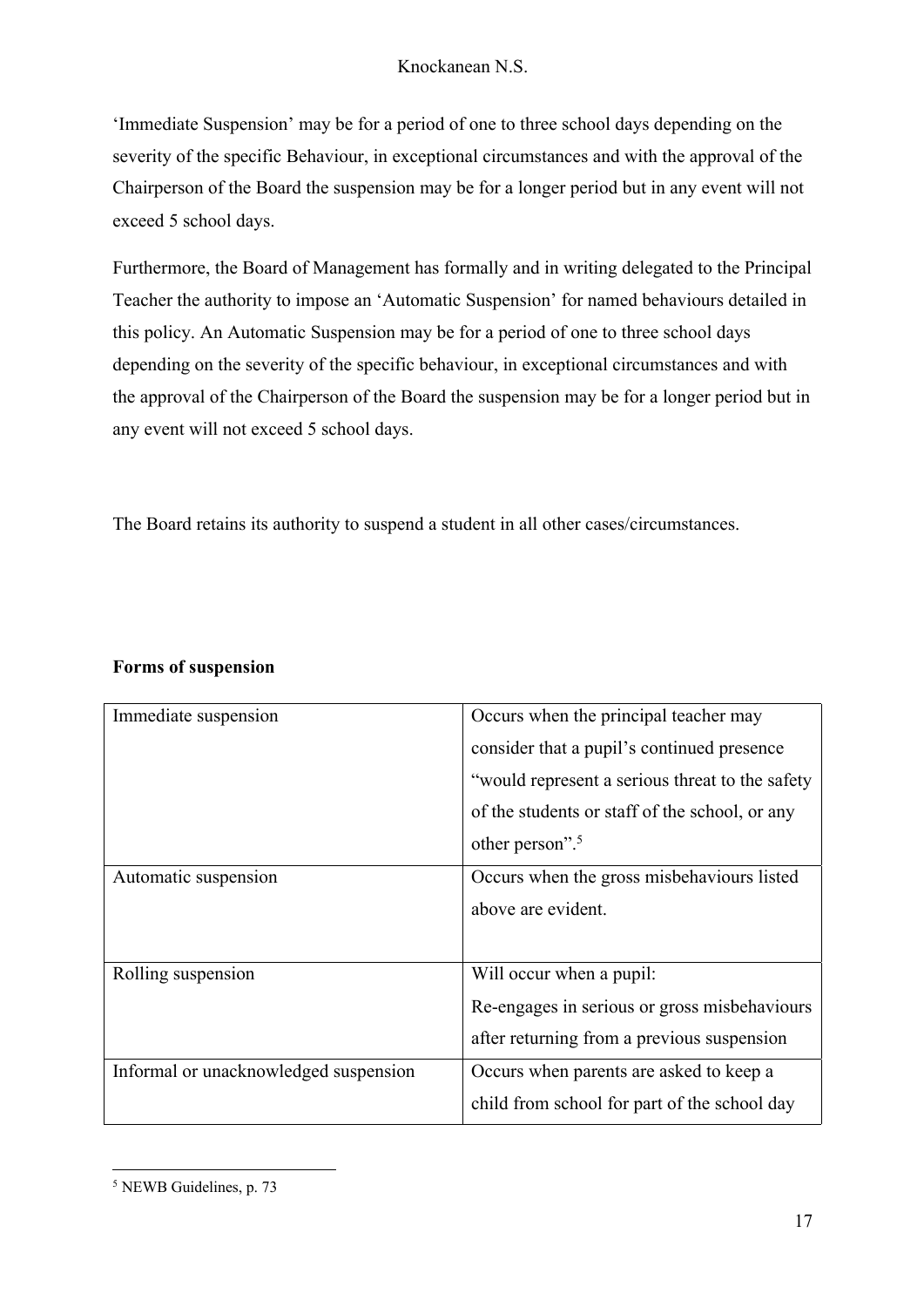| for serious or gross misbehaviours. |  |  |
|-------------------------------------|--|--|
|                                     |  |  |

#### **Procedures in respect of suspension**

Knockanean N.S. is required by law to follow fair procedures when proposing to suspend a pupil. The NEWB Guidelines iterate that fair procedures have two essential parts:

(1) the right to be heard and (2) the right to impartiality

Sections 10.3 and 10.4 of the Guidelines outline these principles in detail. See pages 66 – 68.

The following procedures will be followed:

#### Informing the student and parents

- The student and his/her parents will be informed about the complaint in question
- The student and his/her parents will be informed about how the complaint in question will be investigated
- Parents may be informed by phone or in writing of the matter

### Giving student and parents an opportunity to respond

• If possible, parents will be given an opportunity to respond before a decision is made and before any sanction is imposed (an exception may apply here in the event of a gross misbehaviour whereby pupils or staff are endangered by a child's continuing presence)

#### Procedural steps in relation to immediate suspension

- An investigation of the incident should establish the case for immediate suspension
- A formal investigation should follow the imposition of the suspension
- The same conditions for suspension will apply to immediate suspension

### The period of suspension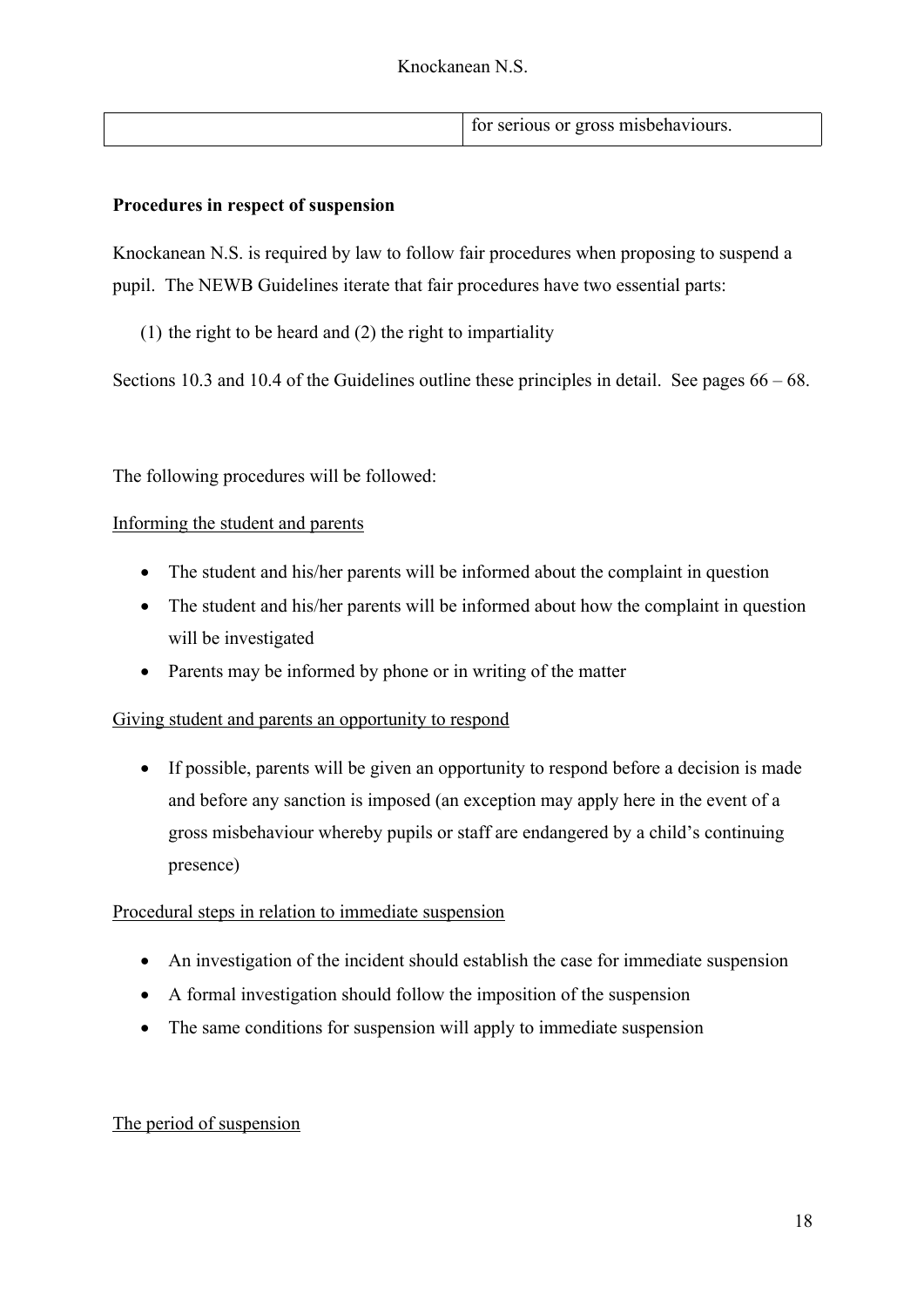A pupil will not be suspended for more than three days except in exceptional circumstances where the principal teacher considers that a period of suspension of longer than three days is needed in order to achieve a specific objective.

Suspensions for periods longer than three days will be referred to a meeting of the Board of Management.

### Appealing a suspension

The Board of Management is obliged to advise parents of their right to appeal a suspension. The parents may appeal to the Board in the event of a suspension being made by the principal teacher. Under Section 29 of the Education Act 1998 parents have a right to appeal to the Secretary General of the Department of Education and Science. (See p. 76, Developing a Code of Behaviour: Guidelines for Schools)

### Implementing a suspension

In the event of a suspension, the principal teacher will confirm in writing to parents<sup>6</sup>:

- the period of the suspension and the dates on which the suspension will begin and end
- the reasons for the suspension
- a recommended study programme to be followed during the suspension
- arrangements for returning to the school and a reaffirmation of their commitment to the Code of Behaviour
- the provision for an appeal to the Board of Management
- the right to appeal to the Secretary General of the Department of Education and Science

### Removing a suspension

The Guidelines direct that a suspension may be removed if the Board of Management decides to do so for any reason or "if the Secretary General of the Department of Education and

<sup>&</sup>lt;sup>6</sup> The NEWB Guidelines recommend that the letter "should be easy to understand" and that "particular care should be taken in communicating with parents who may have reading difficulties, or whose first language is not the language of the school." See pp.  $76 - 77$ .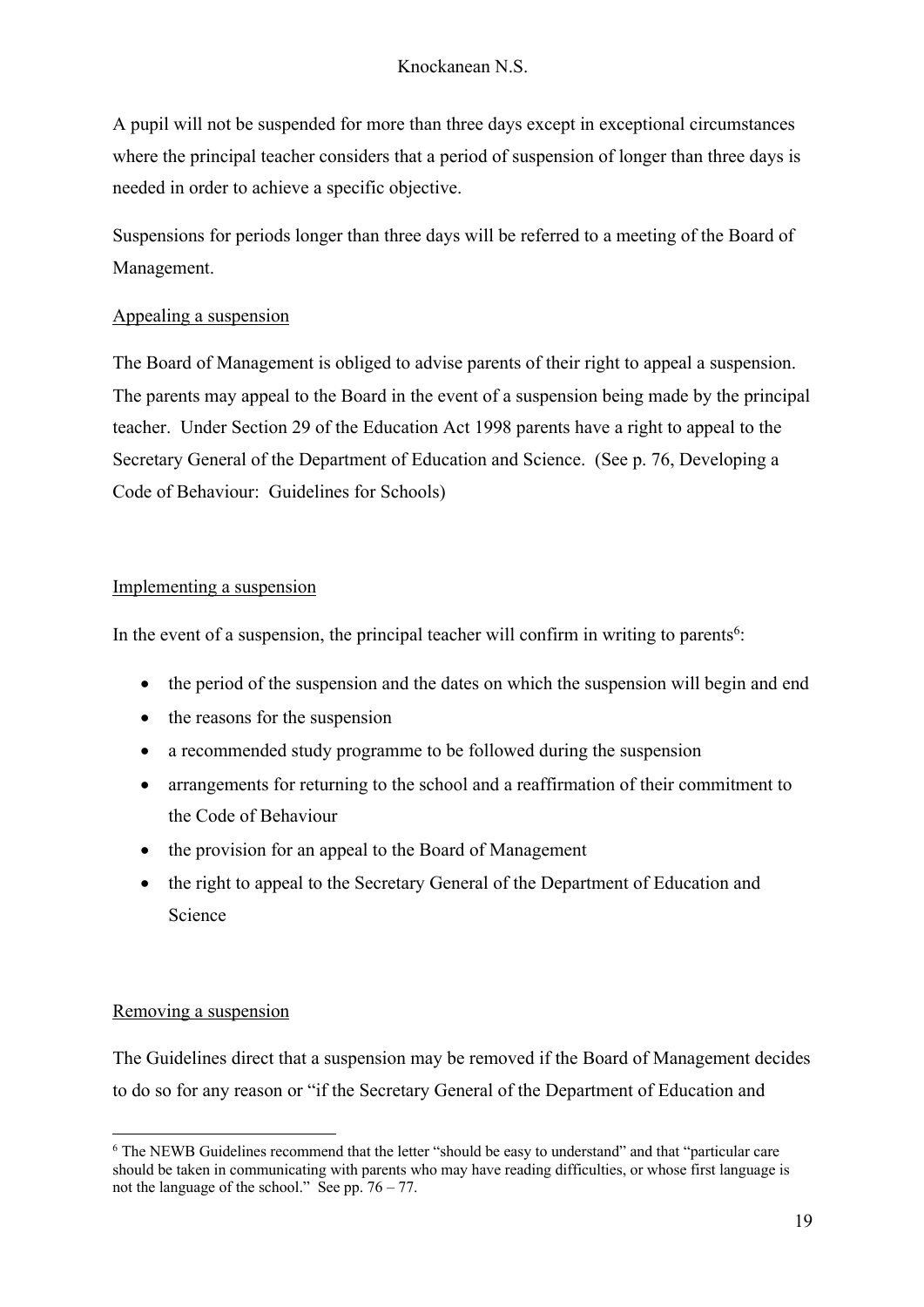Science directs that it be removed following an appeal under Section 29 of the Education Act 1998". This directive will be implemented by Knockanean National School.

## Re-integrating the pupil who had been suspended

The school will support the pupil's re-integration by arranging for a member of staff not involved in the suspension to act as a link with the pupil, the parents and the teacher(s) involved. This will involve the monitoring of the pupil's behaviour, his commitment to the Code of Behaviour and catching up on work missed owing to the suspension. Knockanean National School will afford the pupil in question the opportunity to start over with a clean slate.

## Maintenance of written records and reports

In order to be fair and transparent the following procedures will be followed with regard to the maintenance of written records in cases of suspension:

- A written account of the allegation against a pupil will be created
- An account of the investigation will be written and will include notes taken at interviews
- A written account of the decision-making process will be made
- A written account of the decision and the rationale for the decision will be made
- A written record of the duration of the suspension and any conditions attached to the suspension, the appeals process and the provisions for return to school will be made
- The principal will provide the Board of Management with a written account to all suspensions made
- The principal will report suspensions to the NEWB in accordance with the NEWB reporting guidelines in the Education (Welfare) Act, 2000, Section 21 (4) (a)

## Reviewing the use of suspension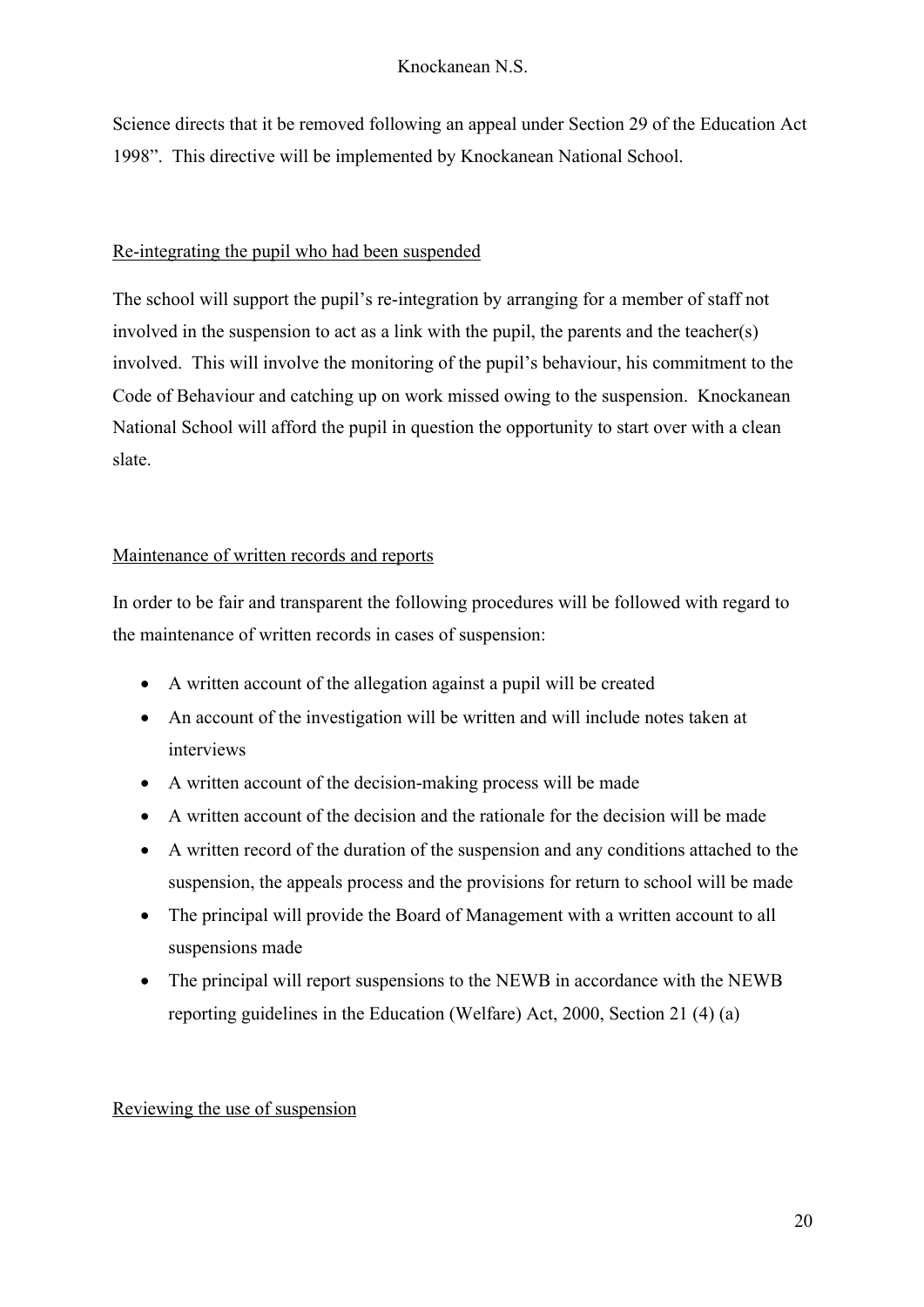The Board of Management of Knockanean National School will review the use of suspension in the school to ensure that it is line with the NEWB Guidelines and that the system is fair and follows proper procedure. This review will happen in the aftermath of a suspension.

## **Expulsion**

Expulsion of a pupil is defined by the NEWB as when "a Board of Management makes a decision to permanently exclude him or her from the school, having complied with the provisions of Section 24 of the Education (Welfare) Act, 2000"7.

The Board of Management of Knockanean National School has the authority to expel a pupil. It is considered that this is a right reserved to the Board of Management and that it cannot be delegated.8 As expulsion is a serious action to take, a number of key principles will apply:

- the expulsion should be a proportionate response to the student's behaviour
- all previous efforts to address serious misbehaviour should be considered to have failed before an expulsion is recommended
- a pupil and his/her parents/guardians will understand that the consequences of repeated misbehaviour and that the failure to amend his/her ways may result in expulsion from the school
- the assistance of support agencies has been sought

Expulsion recommendations require the following serious grounds:

- the pupil's behaviours were of gross nature (see listing above)
- the behaviour is a **persistent** cause of **significant** disruption to the learning of others and to the teaching process
- the pupil's continued presence in the school is real and significant threat to safety
- the pupil is responsible for serious damage to property

<sup>7</sup> Developing a Code of Behaviour: Guidelines for Schools, p. 80

 $8$  Ibid.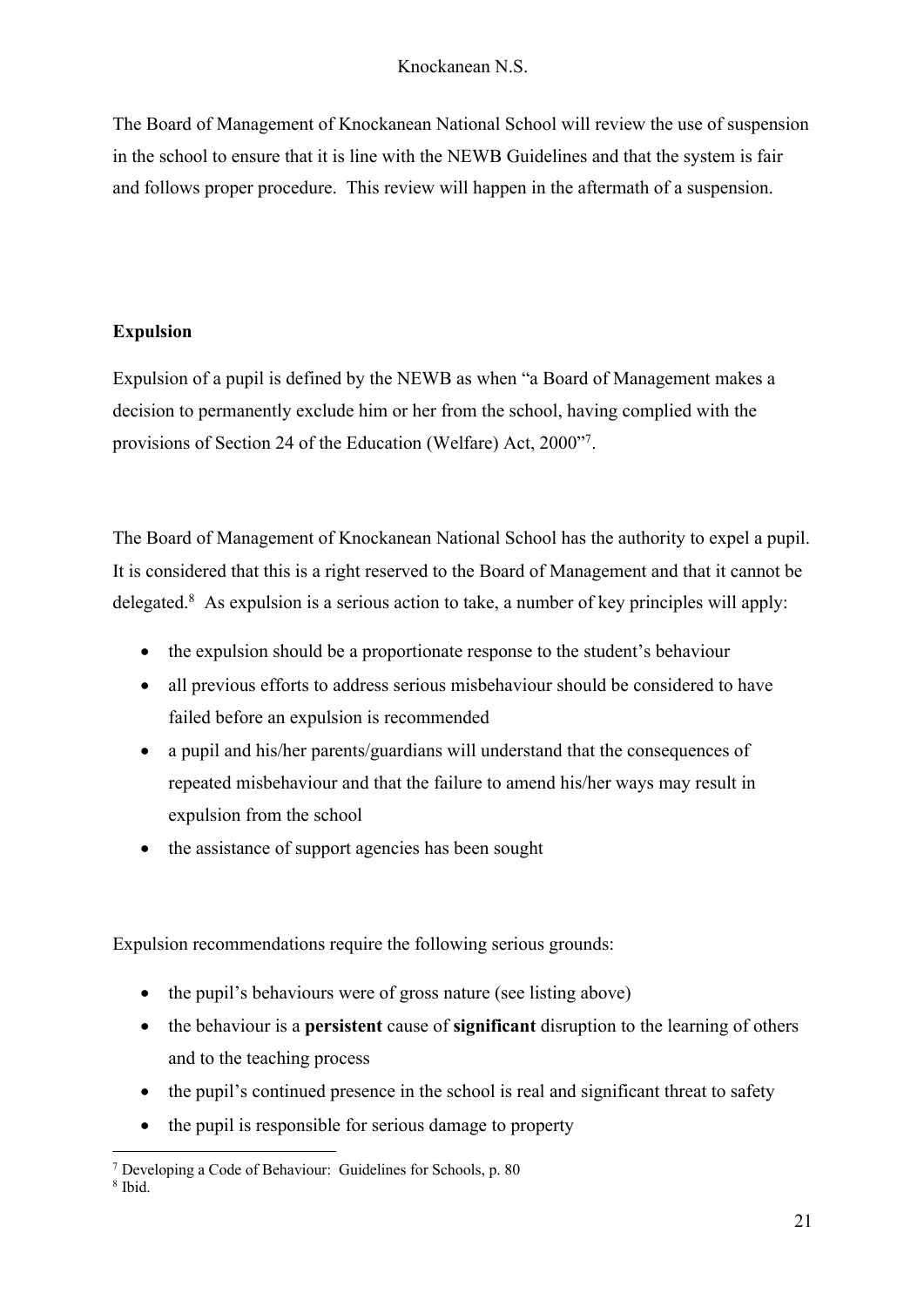## **Expulsion for a first offence**

The following behaviours will result in the recommendation of expulsion upon a first offence. The rationale for this is that the behaviours are so unacceptable as to form a threat to the safety of the general school population:

- a serious threat of violence against another pupil
- a serious threat of violence against a member of staff
- actual violence or physical assault
- supplying illegal drugs to other pupils in the school
- sexual assault

The following factors will be considered before proposing to expel a student<sup>9</sup>:

- 1. the nature and seriousness of the behaviour
- 2. the context of the behaviour
- 3. the impact of the behaviour
- 4. the interventions tried to date
- 5. whether expulsion is a proportionate response
- 6. the possible impact of expulsion

## **Procedures in Respect of Expulsion:**

Where a preliminary assessment of the facts confirms serious misbehaviour that could warrant expulsion the following procedures will apply:

a) A detailed investigation will be carried out under the direction of the Principal (or a Nominee of the Board if required)

As part of the investigation a written letter containing the following information will issue to parent(s)/guardian(s);

i. details of the alleged misbehaviour, details of the impending investigation process, and notification that the allegation could result in expulsion.

<sup>9</sup> Ibid., p. 83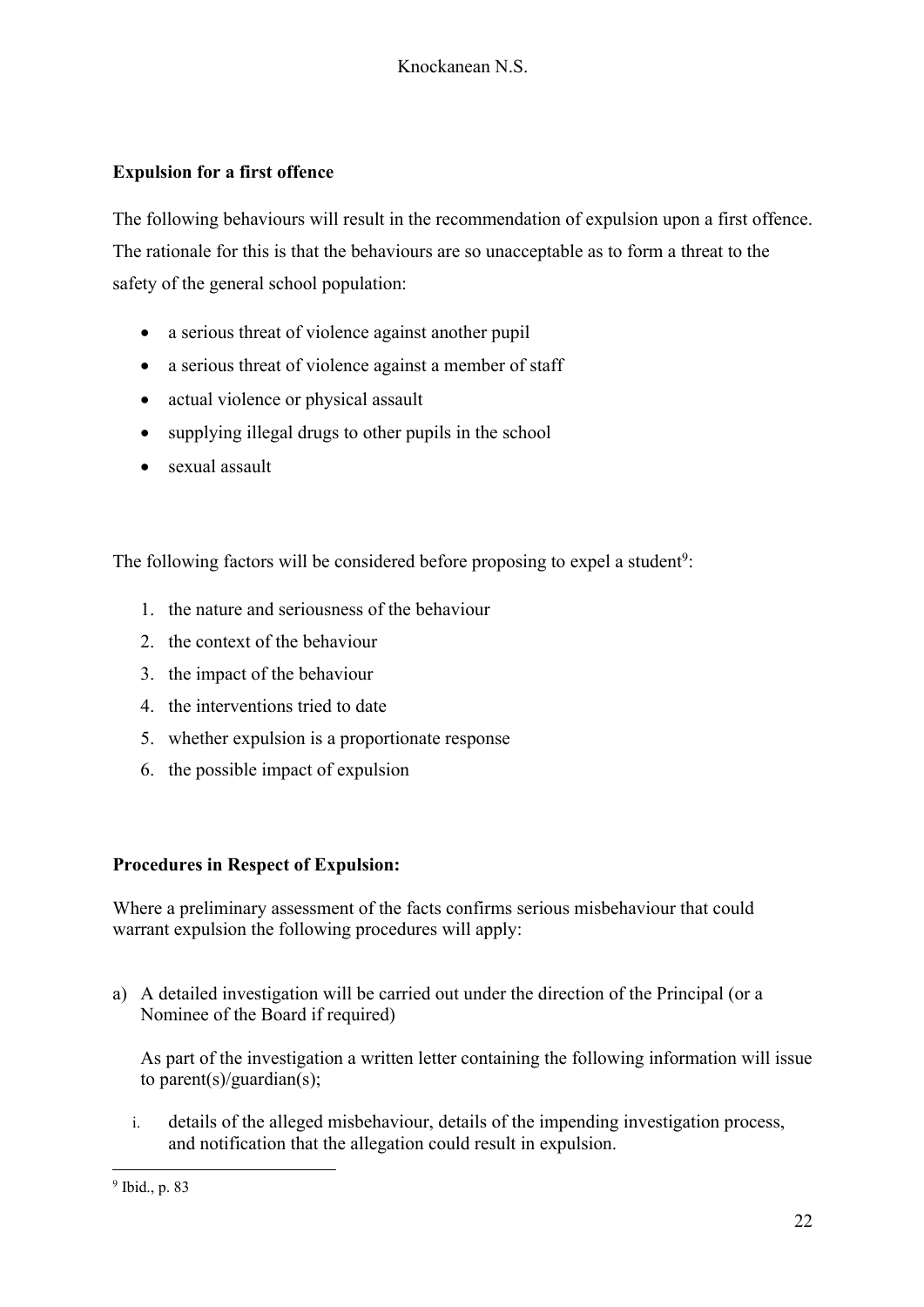- ii. An invitation to a meeting, to be scheduled no later than 5 school days from the date of the letter, where parent(s)/guardian(s) are provided with an opportunity to respond
- b) The Principal (or BoM Nominee) will make a recommendation to the Board of Management

Where the Principal (or nominee) forms a view, based on the investigation of the alleged misbehaviour, that expulsion may be warranted, the Principal (or nominee) makes a recommendation to the Board of Management to consider expulsion.

In this event the Principal (or nominee) will:

- i. inform the parent(s)/guardian(s) that the Board of Management is being asked to consider expulsion
- ii. ensure that parent(s)/guardians have records of: the allegations against the student; the investigation; and written notice of the grounds on which the Board of Management is being asked to consider expulsion
- iii. provide the Board of Management with the same comprehensive records as are given to parent(s)/guardian(s)
- c) Consideration by the Board of Management of the Principal's (or BOM's Nominee) Recommendations & the Holding of a Hearing

If, having considered the Principal's report, the Board of Management decides to consider expelling a student a hearing will be scheduled.

The parent(s)/guardian(s) will be notified in writing

- i. as to the date, location and time of the hearing
- ii. of their right to make a written and oral submission to the Board of Management
- iii. that they may if they so choose be accompanied at the hearing

The Board of Management undertakes that the timing of such written notification will ensure that parent(s)/guardian(s) have enough notice to allow them to prepare for the hearing.

In respect of the expulsion hearing the Board gives an undertaking that;

- i. the meeting will be properly conducted in accordance with Board procedures
- ii. the principal (or BoM nominee) and parent(s)/guardian(s) will present their case to the Board in each other's presence
- iii. each party will be given the opportunity to directly question the evidence of the other party
- iv. the parent(s)/guardian(s) may make a case for a lesser sanction if they so choose

d) Board of Management Deliberations & Actions following the Hearing

Where the Board of Management, having considered all the facts of the case, is of the opinion that the pupil should be expelled the Board

i. Will notify the Educational Welfare Officer in writing by registered post of its opinion, and the reasons for this opinion.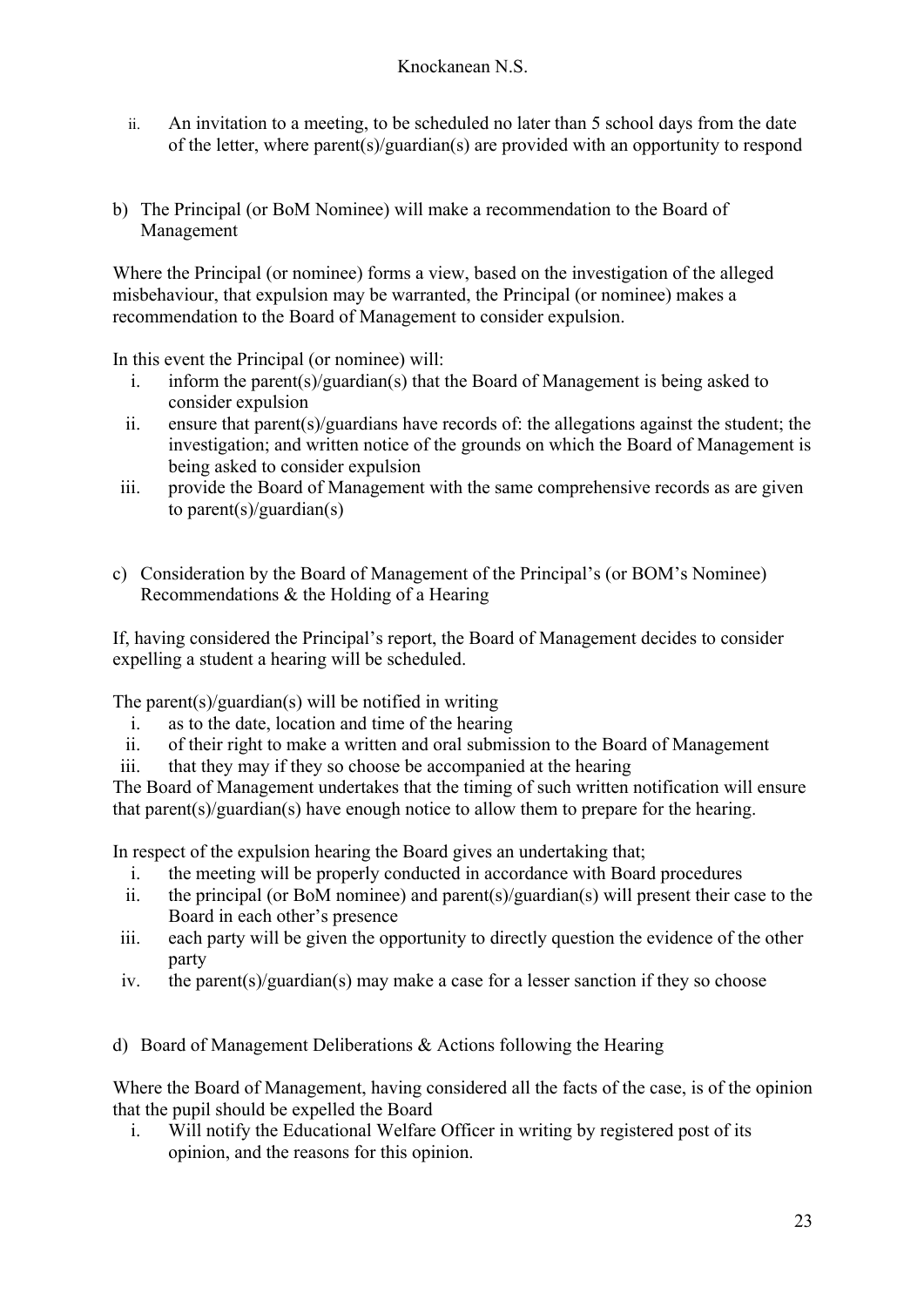- ii. Will not expel the student before the passage of 20 school days from the date on which the Educational Welfare Officer receives this written notification
- iii. Will in writing notify the parent(s)/guardian(s) of their decision and inform them that the Educational Welfare Officer is being contacted
- iv. Will be represented at the consultation to be organized by the Educational Welfare **Officer**
- v. Will suspend the student, if it is deemed likely that the continued presence of the student during this time will seriously disrupt the learning of others, or represent a threat to the safety of other pupils or staff.
- e) Confirmation of the Decision to Expel

Where the twenty-day period following notification to the Educational Welfare Officer has elapsed,

and where the Board of Management remains of the view that the student should be expelled, the

Board of Management will formally confirm the decision to expel.

Parent(s)/guardian(s) will be notified in writing that the expulsion will now proceed. They will also be informed of their right to appeal to the Secretary General of the Department of Education and Science under Section 29 or the Education Act 1998 and will be provide with information on the submission of such an appeal.

The Board of Management of Knockanean N.S. acknowledges the fundamental importance of impartiality in the investigation and decision-making process. In this regard the following undertakings are given;

- i. No person with a vested interest or personal involvement in the matter will be involved in the organisation or implementation of the investigation procedure, nor will such a person be involved in the decision-making process.
- ii. The person(s) involved in the investigation process will on presentation of a full report of the facts absent himself/herself/themselves from the decision-making process.

## **Appeals**

The Board of Management of Knockanean National School will, in the event of an expulsion process being activated, inform the pupil and parents of their rights in this matter. The NEWB Guidelines state that "a parent . . . may appeal a decision to expel to the Secretary General of the Department of Education and Science (Education Act, 1998)" and that "an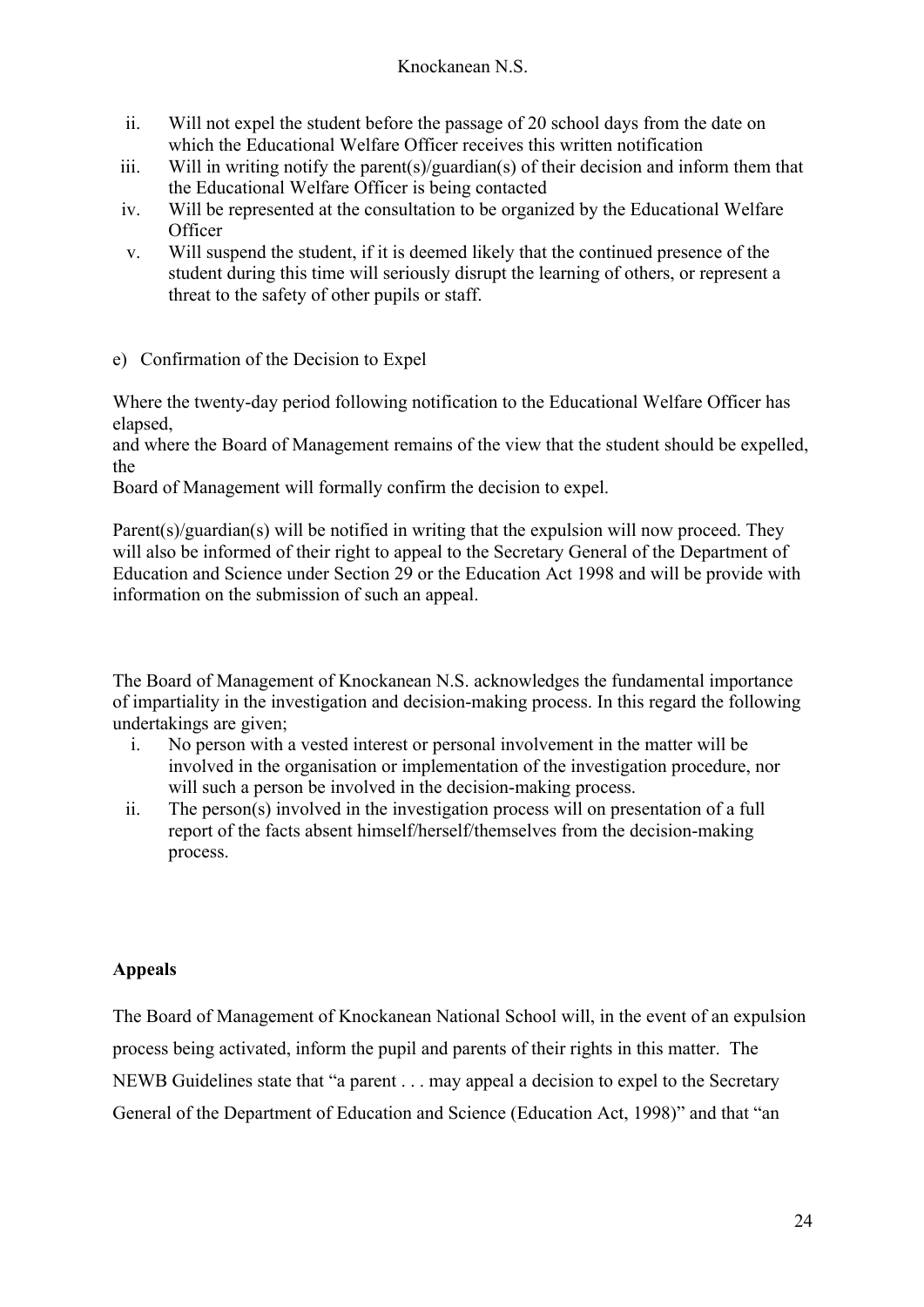appeal may also be brought by the National Educational Welfare Board on behalf of a student".<sup>10</sup>

## Reviewing the use of expulsion

The Board of Management of Knockanean National School will review the use of expulsion in the school to ensure that it is line with the NEWB Guidelines and that the system is fair and follows proper procedure. This review will happen in the aftermath of an expulsion process taking place.

## Maintenance of written records and reports

In order to be fair and transparent the following procedures will be followed with regard to the maintenance of written records in cases of expulsion:

- A written account of the allegation against a pupil will be created
- An account of the investigation will be written and will include notes taken at interviews
- A written account of the decision-making process will be made
- A written account of the decision and the rationale for the decision will be made
- The principal will report suspensions to the NEWB in accordance with the NEWB reporting guidelines in the Education (Welfare) Act, 2000, Section 21 (4) (a)

## **Notification of a Child's Absence from School**

Parent(s)/guardian(s) should adhere to the following procedures when notifying the school of a pupil's absence;

<sup>10</sup> Ibid., p. 86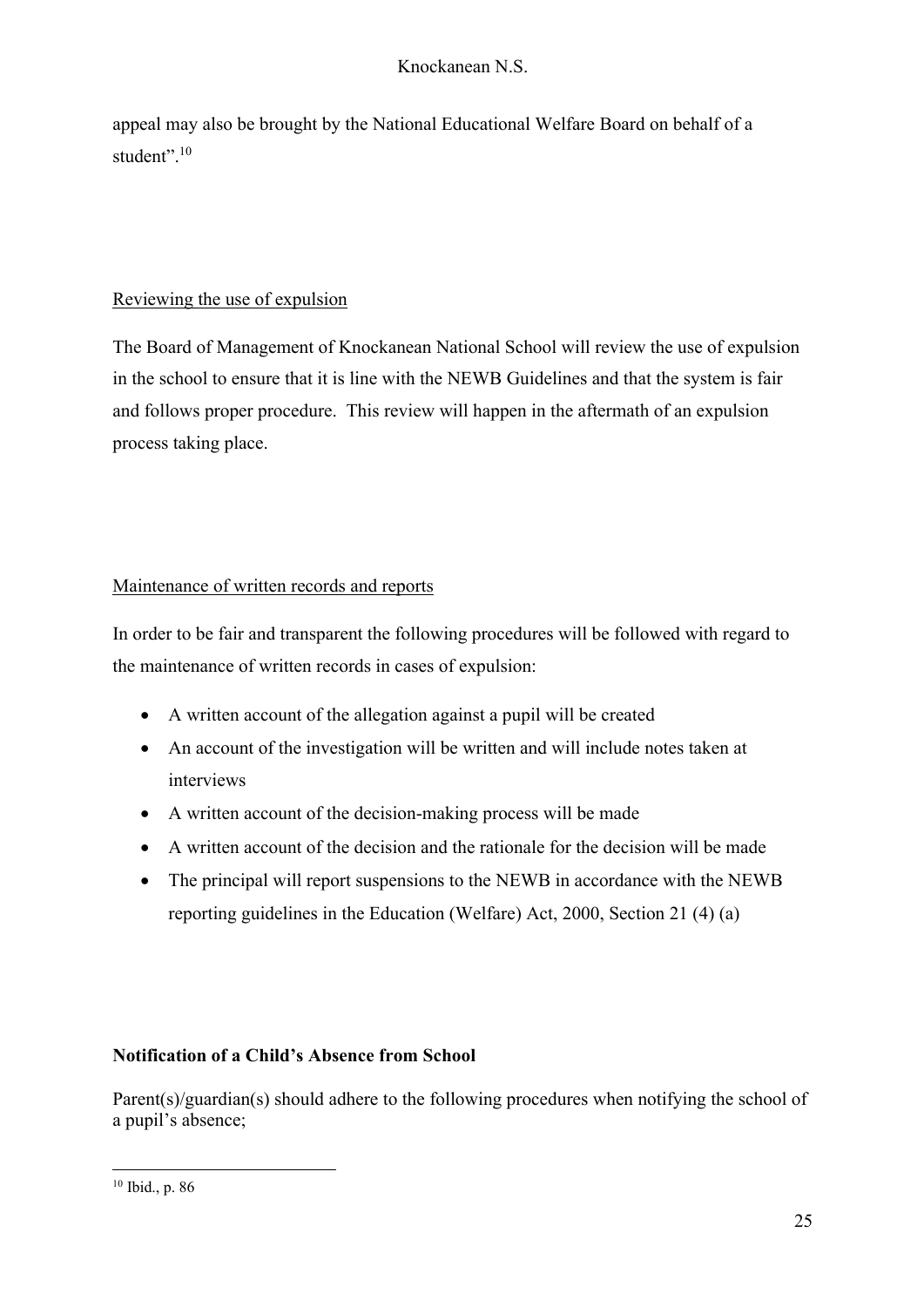- The school should be notified of the absence on the first day the pupil returns to school
- The reason for the absence should be notified to the class teacher
- The absence should be notified in writing by *letter / using the school journal*
- Details pertaining to the absence, such as duration and reason, should be provided
- Significant absences cause by ill health (i.e. absences longer than 10 school days) should be certified.

The school will inform the Education Welfare Officer in writing where a child is suspended or expelled for 6 days or more, where the child has missed 20 or more days in a school year, where attendance is irregular and when the pupil is removed from the school register

# **Records**

A standardised record system (Pupils File) will be used to track an individual pupil's behaviour. Such records will contain;

- Incidents of misbehaviour,
- interventions used to improve behaviour, including contact with parent(s)/guardian(s) or referral to other agencies
- Evidence of improved behaviour
- Any sanctions imposed, and the reasons they were imposed

Pupils will be told when a record is being made about their behaviour, and the reasons for keeping a record will be explained.

All records will be kept in accordance with the Data Protection Act 1988 and the Data Protection (Amendment) Act 2003. GDPR, May 25<sup>th</sup> 2018

## **Plan for reviewing the Code of Behaviour**

The Code of Behaviour will be reviewed in the following manner:

1. It will be a permanent item on the agenda of the first and last Board of Management meetings of each academic year and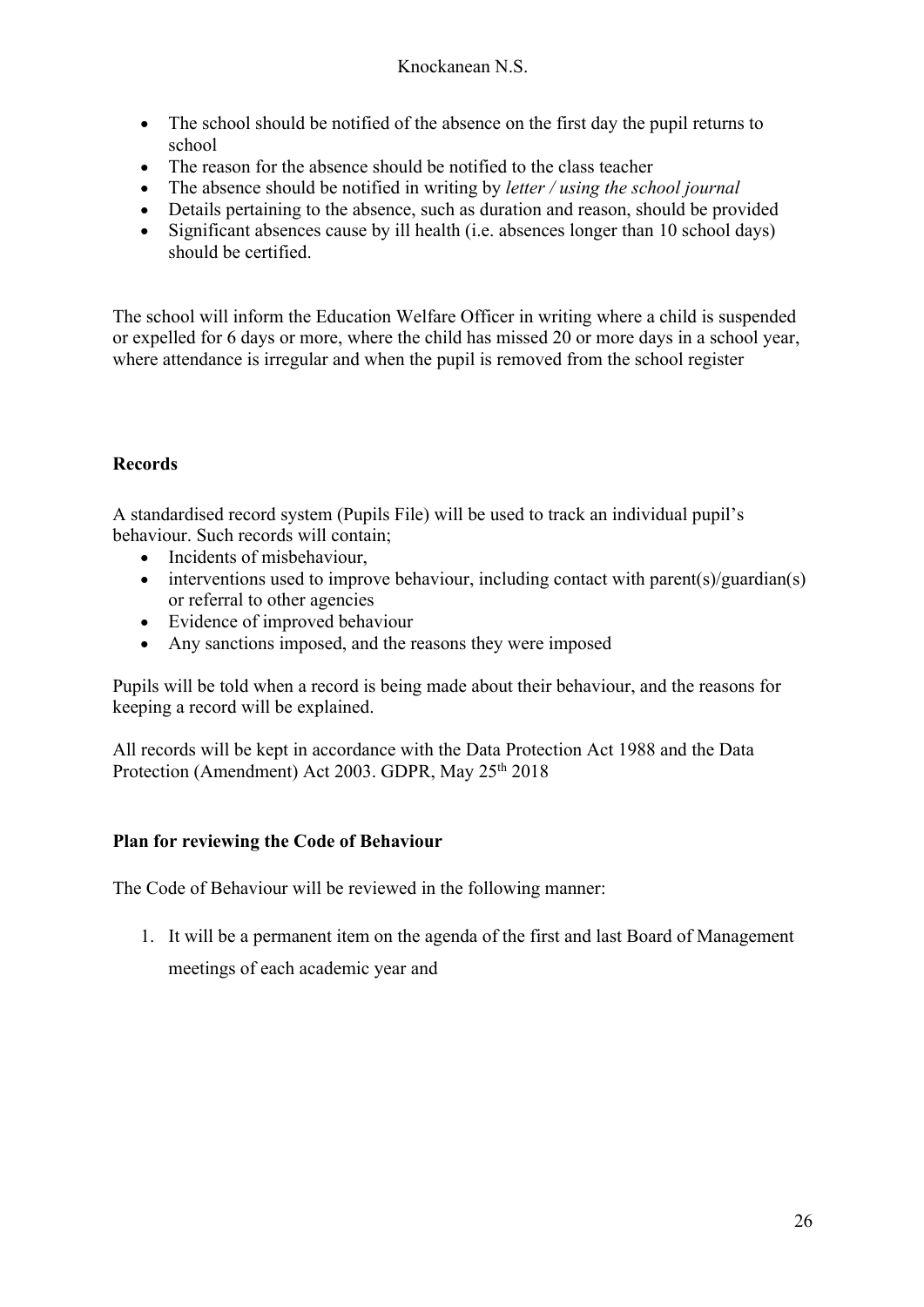- 2. It will be reviewed in the aftermath of a serious incident or series of incidents involving serious and/or gross misbehaviour
- 3. This Code of Behaviour should be read in conjunction with our Anti –Bullying Poli
- 4. **cf Knockanean National School Risk Assessment and Child Safeguarding Statement 2018**

Approval of the Code of Behaviour for Knockanean National School

Reviewed and approved by the Board of Management:

 $Signal:$ 

**Patron's Approval**



### **Template for reviewing the Code of Behaviour (Rules)**

| $\overline{\phantom{a}}$<br>Date of review<br>_ |  |
|-------------------------------------------------|--|
|                                                 |  |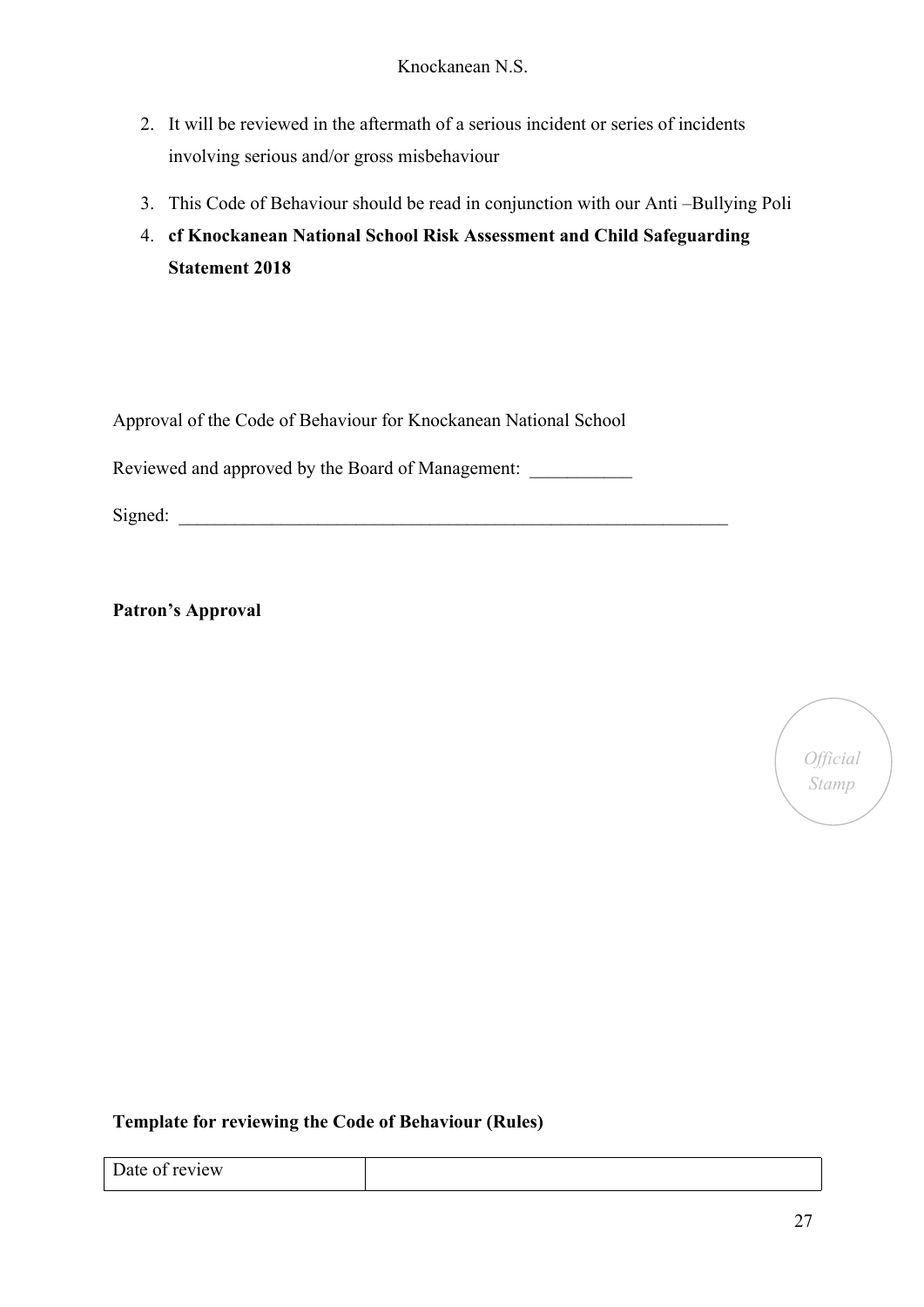| Teachers present           |  |
|----------------------------|--|
| Reason for review          |  |
| Next review scheduled for: |  |

| Behavioural situation | Is this rule working? | If no, why? | Suggested change |
|-----------------------|-----------------------|-------------|------------------|
|                       | Yes/No                |             |                  |
| Classroom behaviour   |                       |             |                  |
|                       |                       |             |                  |
| Playground            |                       |             |                  |
| behaviour             |                       |             |                  |
| Wet day behaviour     |                       |             |                  |
|                       |                       |             |                  |
| Other school areas    |                       |             |                  |
|                       |                       |             |                  |
| School-related        |                       |             |                  |
| activities            |                       |             |                  |
| <b>Before lessons</b> |                       |             |                  |
|                       |                       |             |                  |
| At end of lessons     |                       |             |                  |
|                       |                       |             |                  |

Other inclusions:

**Delegation of Authority to suspend a pupil.**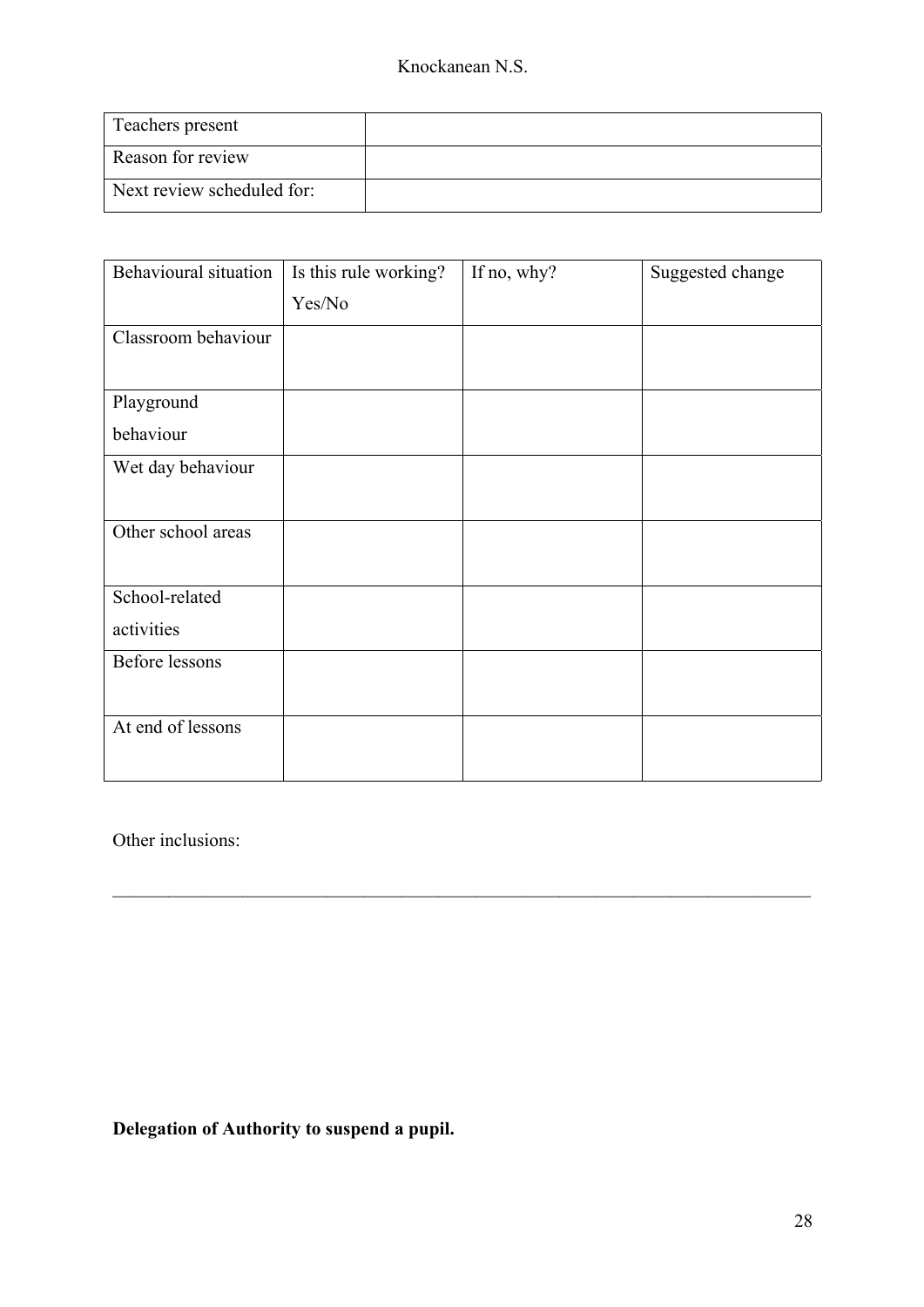14th May 2013

Principal

Knockanean N.S.

Dear Jim,

As discussed at a recent Board of Management meeting, the Board delegate to you the authority to impose an "Immediate Suspension". An "Immediate Suspension" may be for a period of one to three school days.

The Board of Management also delegate to you the authority to impose an "Automatic Suspension" for named behaviours in the school's Code of Behaviour policy. An "Automatic Suspension" may be for a period of one to three days, depending on the severity of the specific behaviour.

Yours sincerely,

Canon Caimín O Carroll (Chairperson, Board of Management)

### **References**

Education Act, 1998, Government of Ireland

Education (Welfare) Act, 2000, Government of Ireland

Developing a Code of Behaviour: Guidelines for Schools, National Educational Welfare Board, 2008

Developing a Code of Behaviour, St Senan's Education Office, PowerPoint Presentation, 2009

Working Together for Positive Behaviour, Lyons et al, Curriculum Development Unit, Mary Immaculate College, 2006